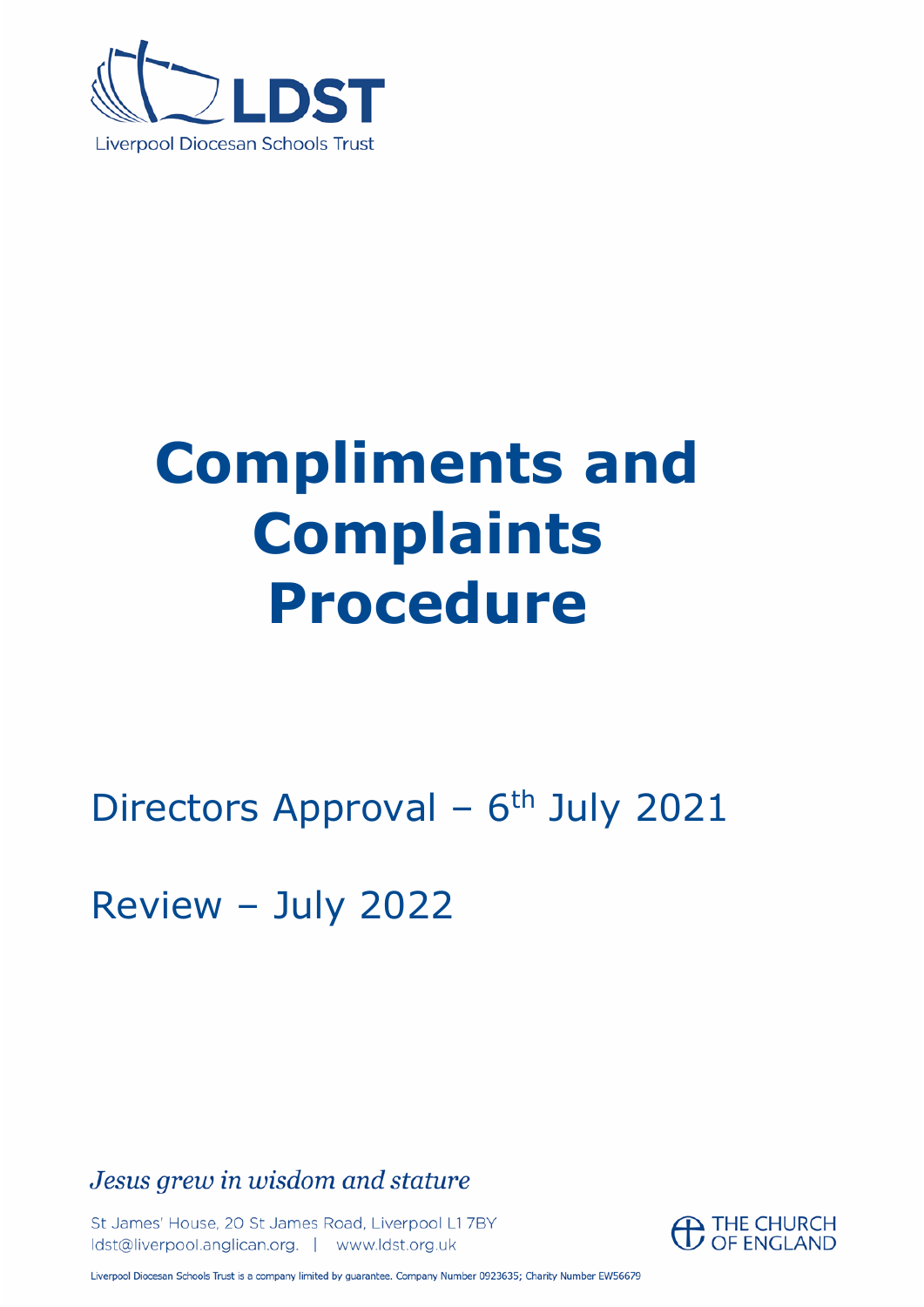### **Trust Prayer**

We thank you, God of Love, for the gift of children, bless the work of our Trust, that in all we do young people may grow in wisdom and stature, and so come to know you, to love you and to serve you as Jesus did. We make our prayer in his name who is God with you and the Holy Spirit, now and forever. Amen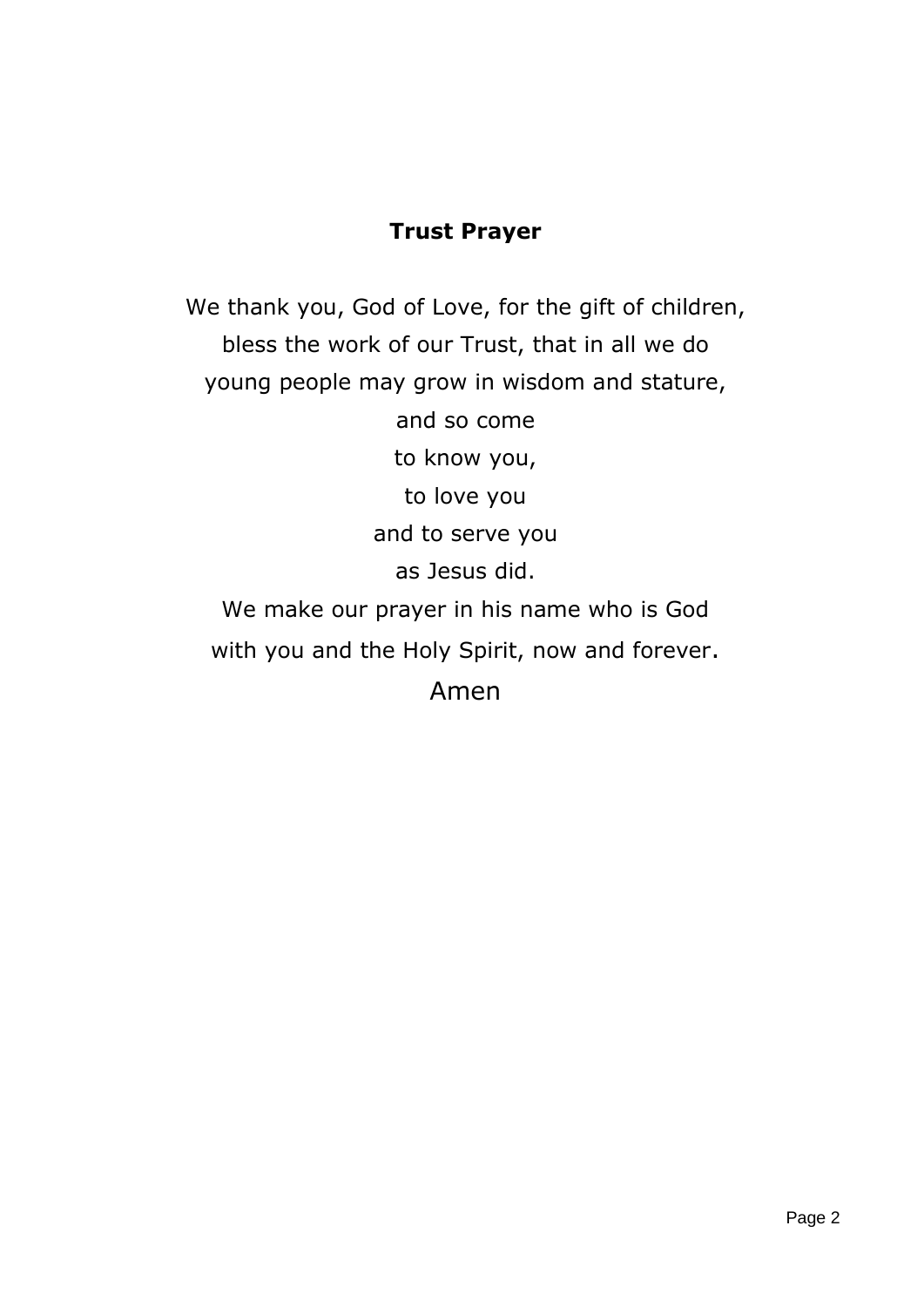### Contents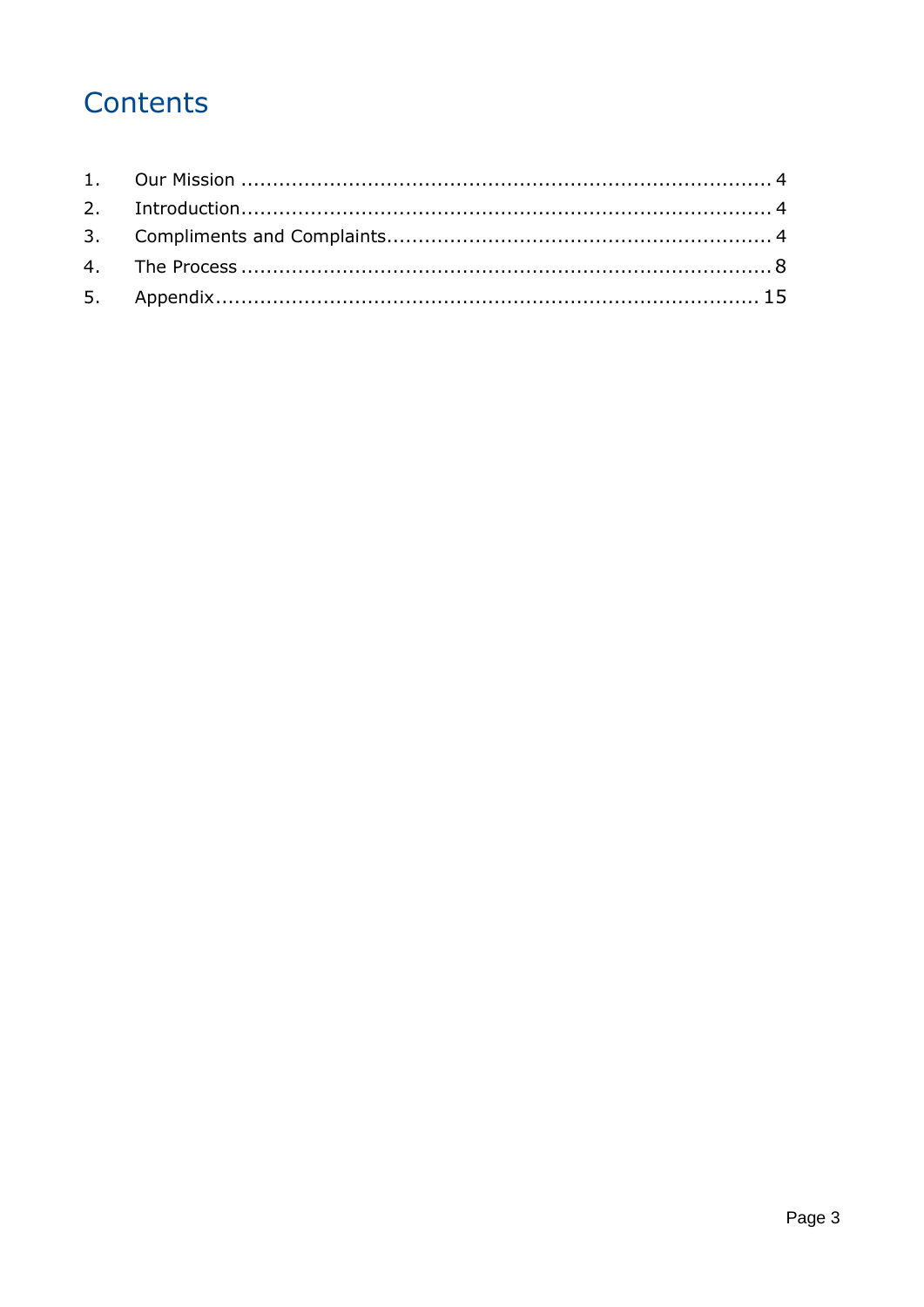### 1. Our Mission

To create a Trust in which our schools will thrive under the leadership of headteachers, supported and challenged by Local Governing Bodies and accountable to the Board of Directors.

We will achieve this by living our values of:

- **Collaboration**
- Valuing the Local
- Valuing Difference
- **Inclusion**

We want to ensure that all our children grow in wisdom and stature and reach their full potential, within the explicit Christian culture of our schools.

### 2. Introduction

We believe that we are fulfilling this command when we enable children of all faiths and none to flourish in our schools. In order for this to happen, the Liverpool Diocesan Schools Trust (LDST) works in collaboration with all stakeholders, valuing the differences within each local context, so that children can grow and achieve excellence. LDST believes teachers, parents, carers, pupils and all members of each school's community can make a significant contribution to the education of young people, and therefore should be listened to if there are things that could be improved. We aim to work with parents and carers in a spirit of hope and compassion, to overcome any complaints and issues and this Policy sets out how we will achieve this together.

### 3. Compliments and Complaints

#### **Availability of the Compliments and Complaints Procedure**

The Compliments and Complaints Procedure must be published on both the school and the Trust website.

#### **Compliments**

It is always good to receive positive feedback, this can be given verbally or in writing to the school office. It is encouraging to hear when situations go well and are appreciated, and your comments will always be shared with staff and pupils where appropriate. There is also an opportunity to give compliments through regular school questionnaires or Parent View.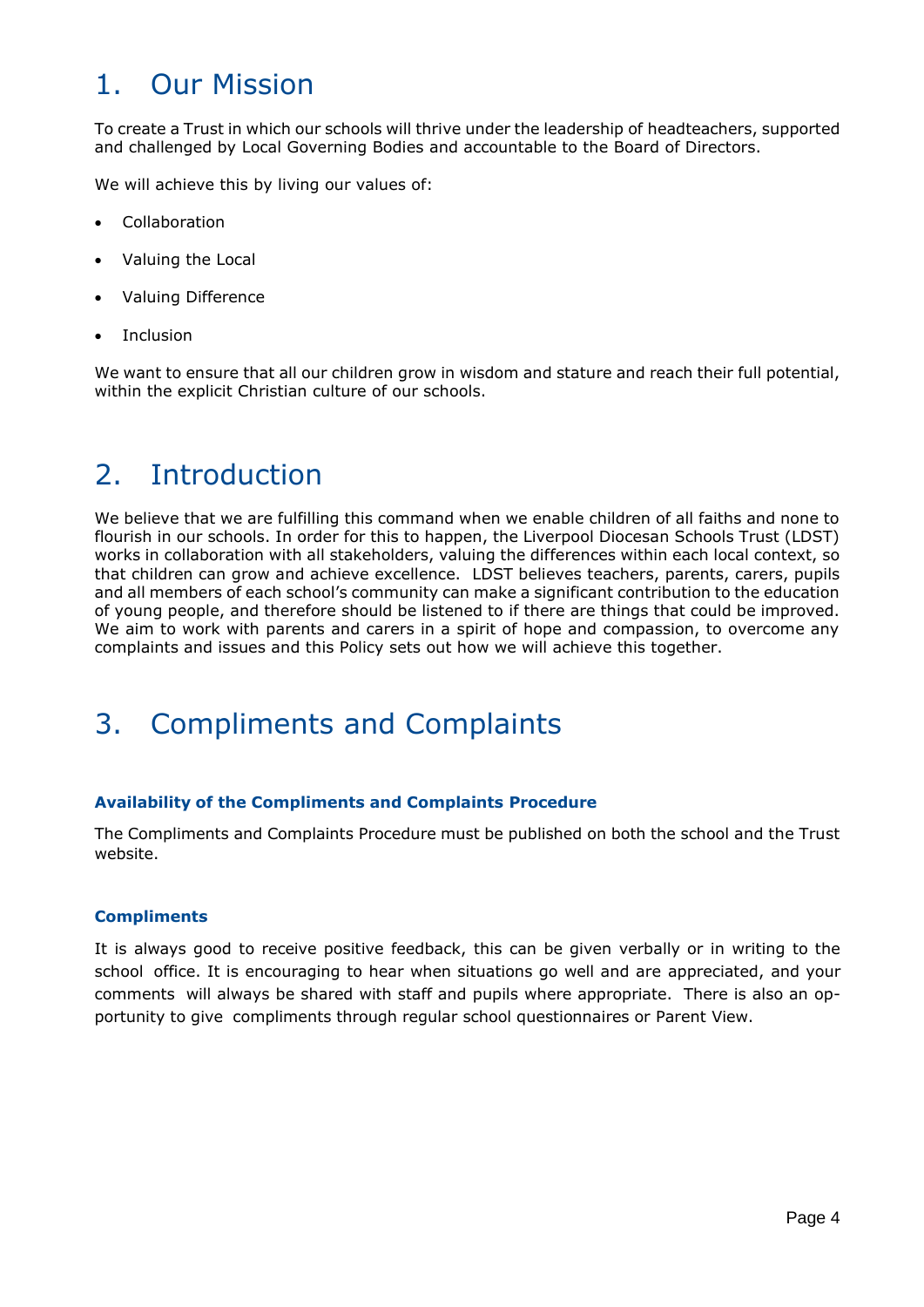#### **Who can make a complaint?**

This complaints procedure is not limited to parents or carers of children that are registered at any of our schools. Any person, including members of the public, may make a complaint to the \*Liverpool Diocesan Schools Trust about any provision of facilities or services that we provide. Unless complaints are dealt with under separate statutory procedures (such as appeals relating to exclusions or admissions), we will use this complaints procedure.

\**The Local Governing Body (LGB) has delegated responsibility on behalf of the Board of Directors*  for our school and for ensuring that all pupils receive an appropriate and high standard of *education. The Headteacher is responsible for making decisions on a daily basis about the school's internal management and organisation. Therefore any complaints should be made to the school in most circumstances.*

#### **The difference between a concern and a complaint**

A concern may be defined as '*an expression of worry or doubt over an issue considered to be important for which reassurances are sought'*.

A complaint may be defined as '*an expression of dissatisfaction however made, about actions taken or a lack of action*'.

It is in everyone's interest that concerns and complaints are resolved at the earliest possible stage. Many issues can be resolved informally, without the need to use the formal stages of the complaints procedure. The Liverpool Diocesan Schools Trust takes concerns seriously and will make every effort to resolve the matter as quickly as possible.

If you have difficulty discussing a concern with a particular member of staff, we will respect your views. In these cases, the headteacher will refer you to another staff member. Similarly, if the member of staff directly involved feels unable to deal with a concern, the Headteacher will refer you to another staff member. The member of staff may be more senior but does not have to be. The ability to consider the concern objectively and impartially is more important.

We understand however, that there are occasions when people would like to raise their concerns formally. In this case, the Liverpool Diocesan Schools Trust will attempt to resolve the issue internally, through the stages outlined within this complaints procedure.

#### **How to raise a concern or make a complaint**

A concern or complaint can be made in person, in writing or by telephone. They may also be made by a third party acting on behalf of a complainant, as long as they have appropriate consent to do so.

Complaints against **school staff** (except the headteacher) should be made in the first instance, to **<Name> (the headteacher)** via the school office*.* Please mark them as Private and Confidential.

Complaints that involve or are about the **headteacher** should be addressed to **<Name> (the Chair of Governors),** via the school office. Please mark them as Private and Confidential. *\*please note that the Chair of Governors will inform the CEO of any complaint involving or about the headteacher*

Complaints about **any individual governor** should be addressed to **<Name>** (the Chair of **Governors),** via the school office. Please mark them as Private and Confidential.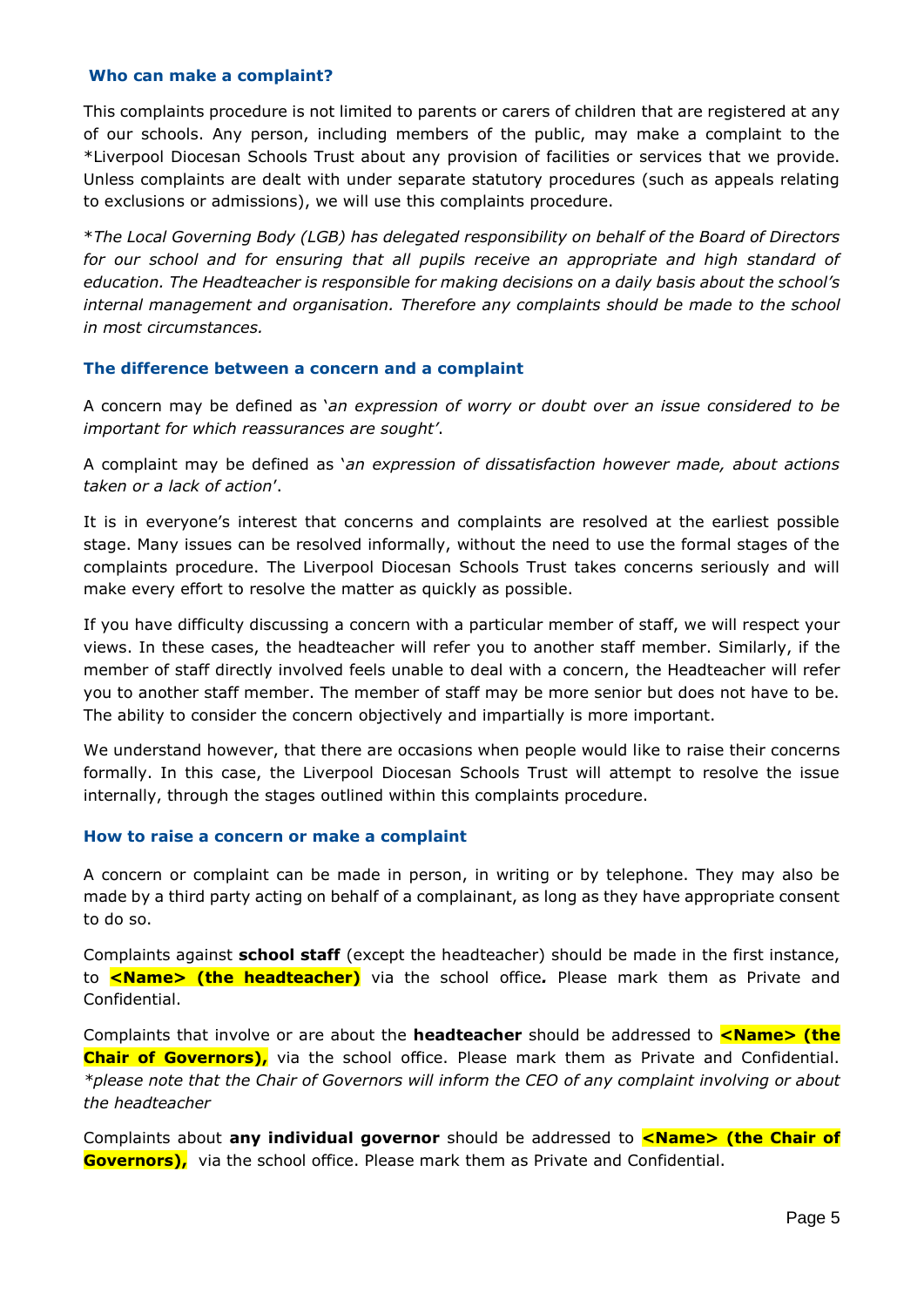Complaints about the **Chief Executive Officer (CEO), the Chair of the Local Governing Body or a Director of the Trust**, should be addressed to **Chair of the Board of Directors** via the trust office. Please mark them as Private and Confidential.

For ease of use, a template complaint form is included at the end of this policy. If you require help in completing the form, please contact the school office. You can also ask a third-party organisation for example like the Citizens Advice to help you.

In accordance with equality law, we will consider making reasonable adjustments if required, to enable complainants to access and complete this complaints procedure. For instance, providing information in alternative formats, assisting complainants in raising a formal complaint or holding meetings in accessible locations.

#### **Anonymous complaints**

We will not normally investigate anonymous complaints. However, the headteacher or Chair of Governors, if appropriate, will determine whether the complaint warrants an investigation.

#### **Time scales**

You must raise the complaint within three months of the incident or, where a series of associated incidents have occurred, within three months of the last of these incidents. We will consider complaints made outside of this time frame if exceptional circumstances apply.

#### **Complaints received outside of term time**

We will consider complaints made outside of term time to have been received on the first school day after the holiday period.

#### **Scope of this complaints procedure**

This procedure covers all complaints about any provision of community facilities or services by The Liverpool Diocesan Schools Trust other than complaints that are dealt with under other statutory procedures, including those listed below.

| <b>Exceptions</b>                  | Who to contact                                                                                           |
|------------------------------------|----------------------------------------------------------------------------------------------------------|
| Admissions to schools              | Concerns about admissions or Statutory Assessments                                                       |
| Statutory Assessments of Special   | of Special Needs should be handled through a separate                                                    |
| <b>Needs</b>                       | process – either through the appeals process or via the                                                  |
| School re-organisation proposals   | local authority.                                                                                         |
| Matters likely to require a Child  | Complaints about child protection matters are handled                                                    |
| Protection Investigation           | under our child protection and safeguarding policy and                                                   |
|                                    | in accordance with relevant statutory guidance.                                                          |
|                                    | If you have serious concerns, you may wish to contact                                                    |
|                                    | the local authority designated officer (LADO) who has                                                    |
|                                    | local responsibility for safeguarding or the Multi-Agency                                                |
|                                    | Safeguarding Hub (MASH). <insert<br>LADO/MASH</insert<br>                                                |
|                                    | details>.                                                                                                |
| Exclusion of children from school* | Further information about raising concerns about                                                         |
|                                    | can be found at:<br>exclusion<br>www.gov.uk/school-                                                      |
|                                    | discipline-exclusions/exclusions.                                                                        |
|                                    | *complaints about the application of the behaviour<br>policy can be made through the school's complaints |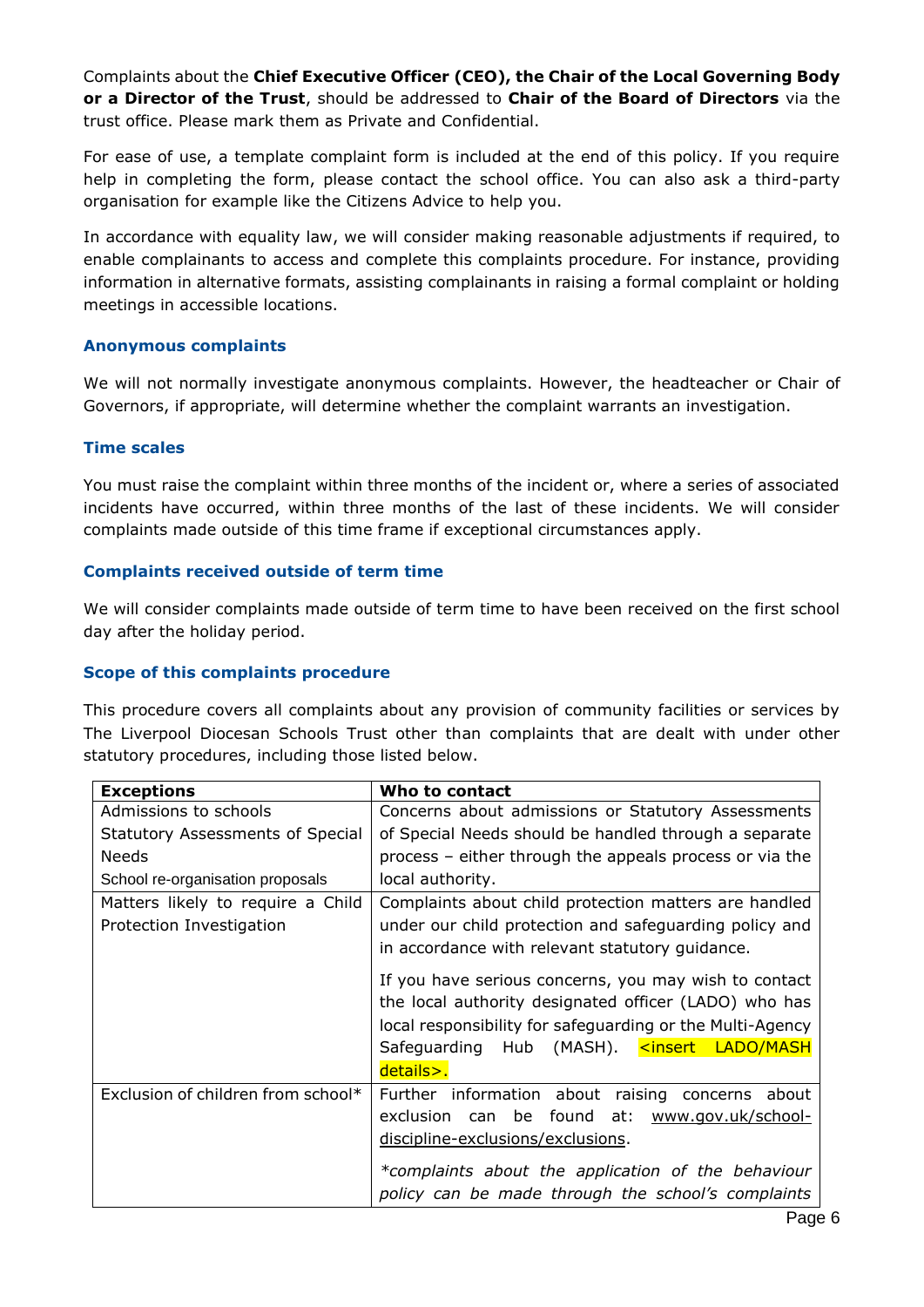|                                                                                                          | procedure. < link to school behaviour policy>.                                                                                                                                                                                                                              |
|----------------------------------------------------------------------------------------------------------|-----------------------------------------------------------------------------------------------------------------------------------------------------------------------------------------------------------------------------------------------------------------------------|
| Whistleblowing                                                                                           | We have an internal whistleblowing procedure for all our<br>employees, including temporary staff and contractors.                                                                                                                                                           |
|                                                                                                          | The Secretary of State for Education is the prescribed<br>person for matters relating to education for whistle-<br>blowers in education who do not want to raise matters<br>direct with their employer. Referrals can be made at:<br>www.education.gov.uk/contactus.        |
|                                                                                                          | Volunteer staff who have concerns about our school<br>should complain through the school's complaints<br>procedure. You may also be able to complain direct to<br>the LA or the Department for Education (see link<br>above), depending on the substance of your complaint. |
| Staff grievances                                                                                         | Complaints from staff will be dealt with under the<br>school's internal grievance procedures.                                                                                                                                                                               |
| Staff conduct                                                                                            | Complaints about staff will be dealt with under the<br>school's internal disciplinary procedures, if appropriate.                                                                                                                                                           |
|                                                                                                          | Complainants will not be informed of any disciplinary<br>action taken against a staff member as a result of a<br>complaint. However, the complainant will be notified<br>that the matter is being addressed.                                                                |
| Complaints about services<br>provided by other providers who<br>may use school premises or<br>facilities | Providers should have their own complaints procedure<br>to deal with complaints about service. Please contact<br>them direct.                                                                                                                                               |

If other bodies are investigating aspects of the complaint, for example the police, local authority (LA) safeguarding teams or Tribunals, this may impact on our ability to adhere to the timescales within this procedure or result in the procedure being suspended until those public bodies have completed their investigations. If this happens, we will inform you of a proposed new timescale.

If a complainant commences legal action against Liverpool Diocesan Schools Trust in relation to their complaint, we will consider whether to suspend the complaints procedure until those legal proceedings have concluded.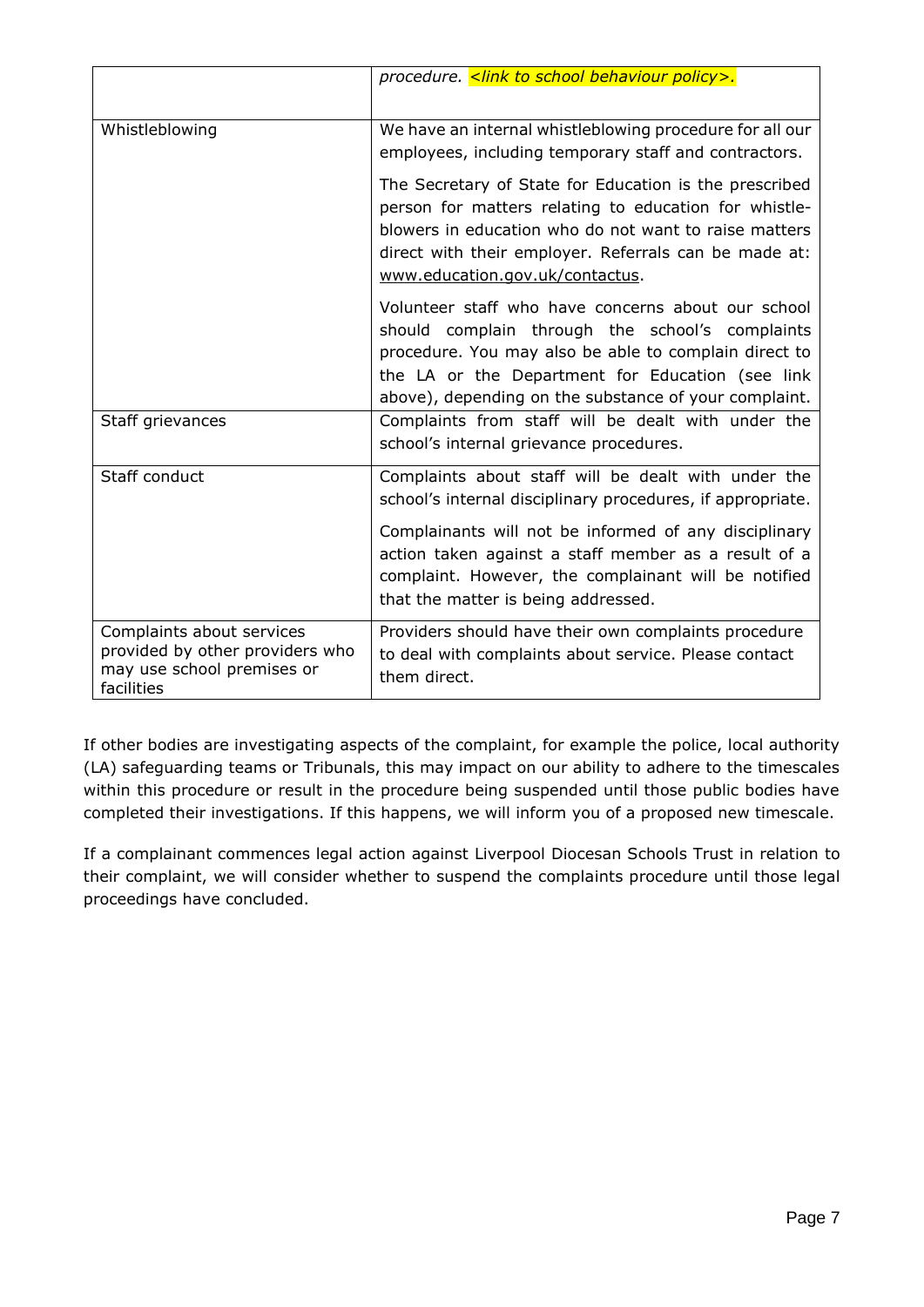#### **Resolving complaints**

At each stage in the procedure, the Trust wants to resolve the complaint. If appropriate, we will acknowledge that the complaint is upheld in whole or in part. In addition, we may offer one or more of the following:

- an explanation
- an admission that the situation could have been handled differently or better
- an assurance that we will try to ensure the event complained of will not recur
- an explanation of the steps that have been or will be taken to help ensure that it will not happen again and an indication of the timescales within which any changes will be made
- an undertaking to review school policies in light of the complaint
- an apology.

#### **Withdrawal of a complaint**

If a complainant wants to withdraw their complaint, we will ask them to confirm this in writing.

### 4. The Process

#### **Stage 1 – Informal complaints**

It is to be hoped that most concerns can be expressed and resolved on an informal basis.

Concerns should be raised with either the class teacher, year head / subject head or headteacher. Complainants should not approach individual governors to raise concerns or complaints. They have no power to act on an individual basis and it may also prevent them from considering complaints at Stage 3 of the procedure.

At the conclusion of their investigation, the appropriate person investigating the complaint will provide an informal written response within ten school days of the date of receipt of the complaint.

If the issue remains unresolved, the next step is to make a formal complaint.

#### **Stage 2 – Formal complaints**

Formal complaints must be made to the headteacher (unless they are about the headteacher), via the school office. This may be done in person or in writing (preferably on the Complaint Form) to be marked as Private and Confidential.

The headteacher will record the date the complaint is received and will acknowledge receipt of the complaint in writing (either by letter or email) within three school days.

Within this response, the headteacher will seek to clarify the nature of the complaint, ask what remains unresolved and what outcome the complainant would like to see. The headteacher can consider whether a face to face meeting is the most appropriate way of doing this.

*Note: The headteacher may delegate the investigation to another member of the school's senior leadership team but not the decision to be taken.*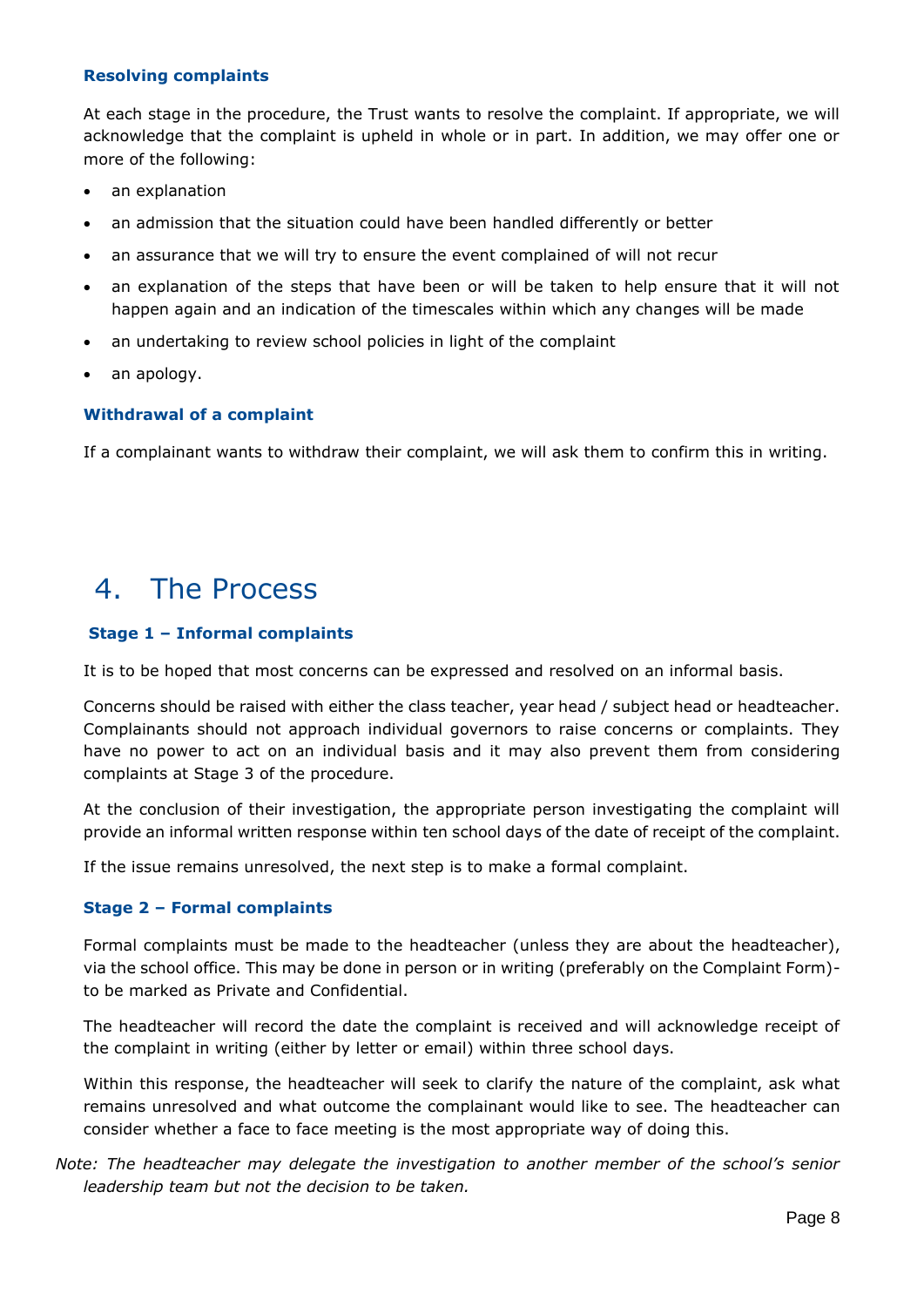During the investigation, the headteacher (or investigator) will:

- if necessary, interview those involved in the matter and/or those complained of, allowing them to be accompanied if they wish
- keep a written record of any meetings/interviews in relation to their investigation.

At the conclusion of their investigation, the headteacher will provide a formal written response within ten school days of the date of receipt of the complaint.

If the headteacher is unable to meet this deadline, they will provide the complainant with an update and revised response within seven working days.

The response will detail any actions taken to investigate the complaint and provide a full explanation of the decision made and the reason(s) for it. Where appropriate, it will include details of actions that will be taken to resolve the complaint.

The headteacher will advise the complainant of how to escalate their complaint should they remain dissatisfied with the outcome of Stage 2.

If the complaint is about the **headteacher or a member of the Local Governing Body**, the **Chair of Governors** will complete all the actions at Stage 2. These complaints should be made to the Clerk, via the school office. Please mark them as Private and Confidential.

Complaints **about the CEO, Chair of the Local Governing Body or member(s) of the Board of Directors** must be made to the **Chair of Directors**, via the Clerk, at the registered address of the Trust. Please mark them as Private and Confidential.

If the complaint is:

- jointly about the **Chair and Vice Chair of the Board of Directors** or
- the **entire or majority of the Board of Directors**

Directors will appoint an independent investigator to consider the complaint. At the end of their investigation, the independent investigator will provide a formal written response to the Board of Directors.

#### **Stage 3 – Panel Hearing**

If the complainant is dissatisfied with the outcome at Stage 2 and wishes to take the matter further, they can escalate the complaint to Stage 3 – a panel hearing consisting of at least three people who were not directly involved in the matters detailed in the complaint with one panel member who is independent of the management and running of the school. This is the final stage of the complaints procedure.

A request to escalate to Stage 3 must be made to the Clerk, via the school office, within ten school days of receipt of the Stage 2 response, and marked Private and Confidential. Requests received outside of this time frame will only be considered if exceptional circumstances apply. The Clerk will record the date the complaint is received and acknowledge receipt of the complaint in writing (either by letter or email) within five school days.

The Clerk will write to the complainant to inform them of the date of the meeting. They will aim to convene a meeting within twenty school days of receipt of the Stage 3 request. If this is not possible, the Clerk will provide an anticipated date and keep the complainant informed. If the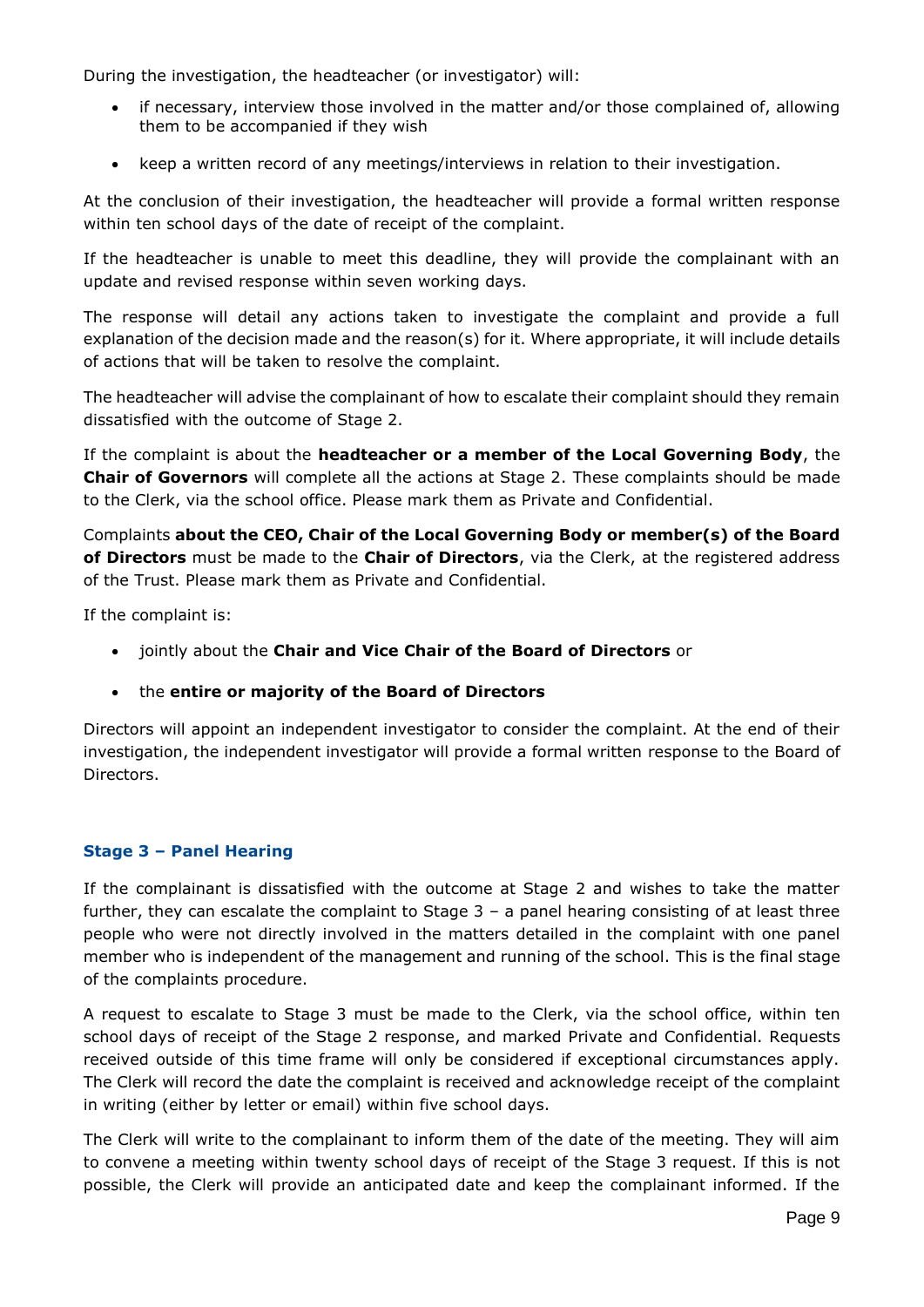complainant rejects the offer of three proposed dates, without good reason, the Clerk will decide when to hold the meeting. It will then proceed in the complainant's absence on the basis of written submissions from both parties.

If the complaint is:

- jointly about the Chair and Vice Chair or
- the entire governing body or
- the majority of the governing body

Stage 3 will be heard by the Board of Directors and an independent panel member.

A complainant may bring someone along to the panel meeting to provide support. This can be a relative or friend. Generally, we do not encourage either party to bring legal representatives to the committee meeting. However, there may be occasions when legal representation is appropriate. For instance, if a school employee is called as a witness in a complaint meeting, they may wish to be supported by union and/or legal representation.

*Note: Complaints about staff conduct will not generally be handled under this complaints procedure. Complainants will be advised that any staff conduct complaints will be considered under (Human Resources) staff disciplinary procedures, if appropriate, but outcomes will not be shared with them.* 

Representatives from the media are not permitted to attend.

At least ten school days before the meeting, the Clerk will:

- confirm and notify the complainant of the date, time and venue of the meeting, ensuring that, the dates are convenient to all parties and that the venue and proceedings are accessible
- request copies of any further written material to be submitted to the committee at least seven school days before the meeting.

Any written material will be securely circulated to all parties at least five school days before the date of the meeting. The committee will not normally accept, as evidence, recordings of conversations that were obtained covertly and without the informed consent of all parties being recorded.

The committee will also not review any new complaints at this stage or consider evidence unrelated to the initial complaint to be included. New complaints must be dealt with from Stage 1 of the procedure.

The meeting will be held in private. Electronic recordings of meetings or conversations are not normally permitted unless a complainant's own disability or special needs require it. Prior knowledge and consent of all parties attending must be sought before meetings or conversations take place. Consent will be recorded in any minutes taken.

The committee will consider the complaint and all the evidence presented. The committee can:

- uphold the complaint in whole or in part
- dismiss the complaint in whole or in part.

If the complaint is upheld in whole or in part, the committee will:

- decide on the appropriate action to be taken to resolve the complaint
- where appropriate, recommend changes to the school's systems or procedures to prevent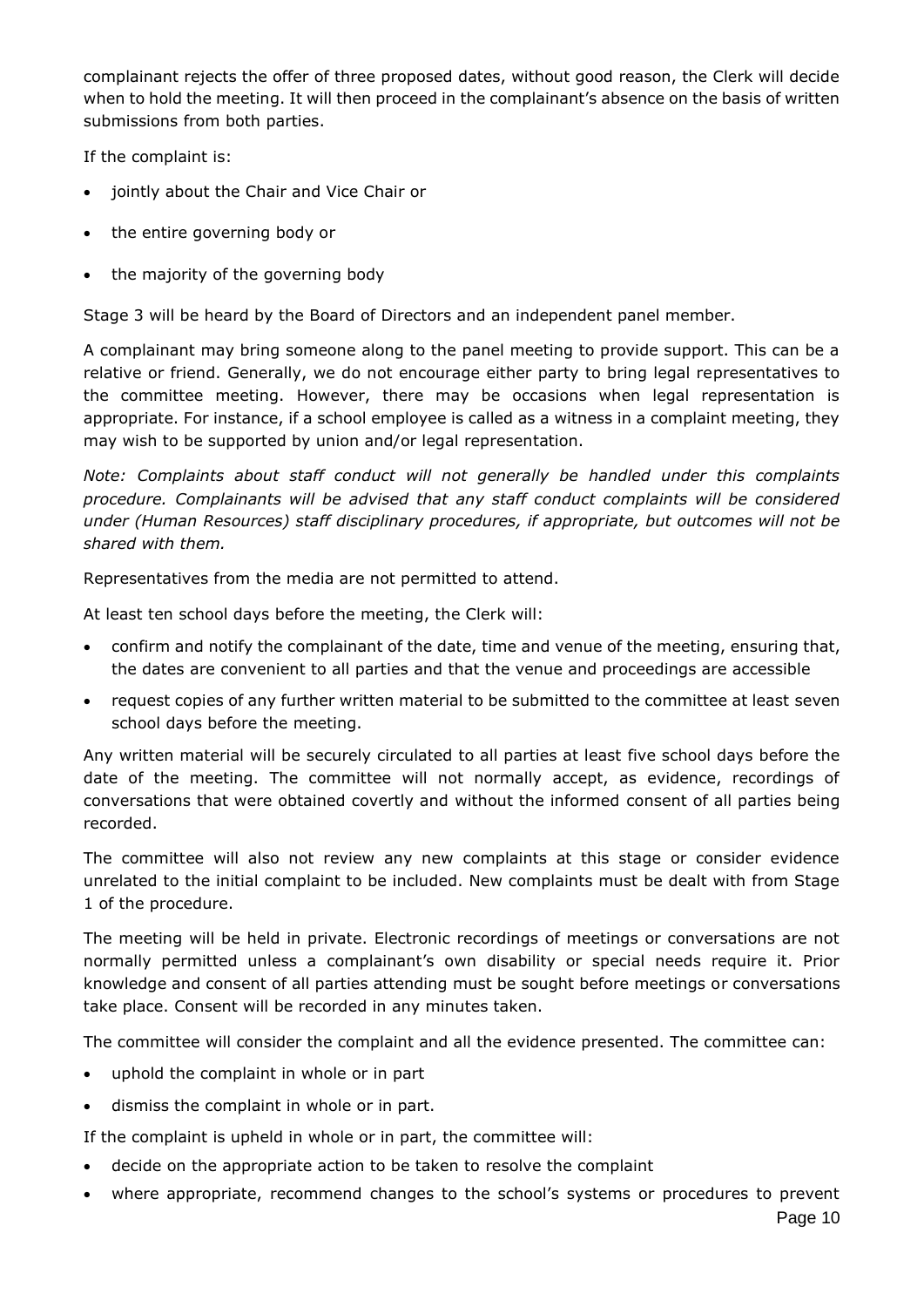similar issues in the future.

The Chair of the Committee will provide the complainant and **<School Name>** with a full explanation of their decision and the reason(s) for it, in writing, within ten school days.

The letter to the complainant will include details of how to contact the Education and Skills Funding Agency (ESFA) if they are dissatisfied with the way their complaint has been handled by **<School** Name>.

The response will detail any actions taken to investigate the complaint and provide a full explanation of the decision made and the reason(s) for it. Where appropriate, it will include details of actions <School Name> will take to resolve the complaint.

The panel will ensure that those findings and recommendations are sent securely by electronic mail or otherwise given to the complainant and, where relevant, the person complained about. Furthermore, they will be available for inspection on the school premises by the proprietor and the headteacher.

A written record will be kept of all complaints, and of whether they are resolved at the preliminary stage or proceed to a panel hearing.

#### **Complaints about the Trust, CEO or Director**

If a complainant wishes to complain directly about **the Trust**, then the complaint should be sent to the **CEO** to be investigated. The CEO will write to the complainant acknowledging the complaint within five working days of the date that the written request was received. The acknowledgement will confirm that the complaint will now be investigated under Stage 2 of this Complaints Policy and will confirm the date for providing a response to the complainant.

Following the investigation, the CEO will write to the complainant confirming the outcome within ten working days of the date that the letter was received. If this time limit cannot be met, the CEO will write to the Complainant within seven working days of the date that the letter was received**,** explaining the reason for the delay and providing a revised date.

If the complaint concerns the **CEO or a Director**, the complaint should be investigated by the **Chair of the Board of Directors**. If a formal complaint form is received about the **Chair**, the complaint will be referred to the Vice Chair for investigation.

#### *NB. Where the Chair of the Board of Directors has investigated the complaint, they will write the letter of outcome to the Complainant and provide a copy to the CEO.*

If the complainant is not satisfied with the outcome of the previous stage, the complainant should write to the Clerk to the Board of Directors asking for the complaint to be heard before a Complaint Panel, within ten working days - to be marked Private and Confidential. The Clerk will record the date the complaint is received and acknowledge receipt of the complaint in writing (either by letter or email) within five working days. Requests received outside of this time frame will only be considered if exceptional circumstances apply.

The Clerk will write to the complainant to inform them of the date of the meeting. They will aim to convene a meeting within twenty working days of receipt of the Stage 2 request. If this is not possible, the Clerk will provide an anticipated date and keep the complainant informed. If the complainant rejects the offer of three proposed dates, without good reason, the Clerk will decide when to hold the meeting. It will then proceed in the complainant's absence on the basis of written submissions from both parties.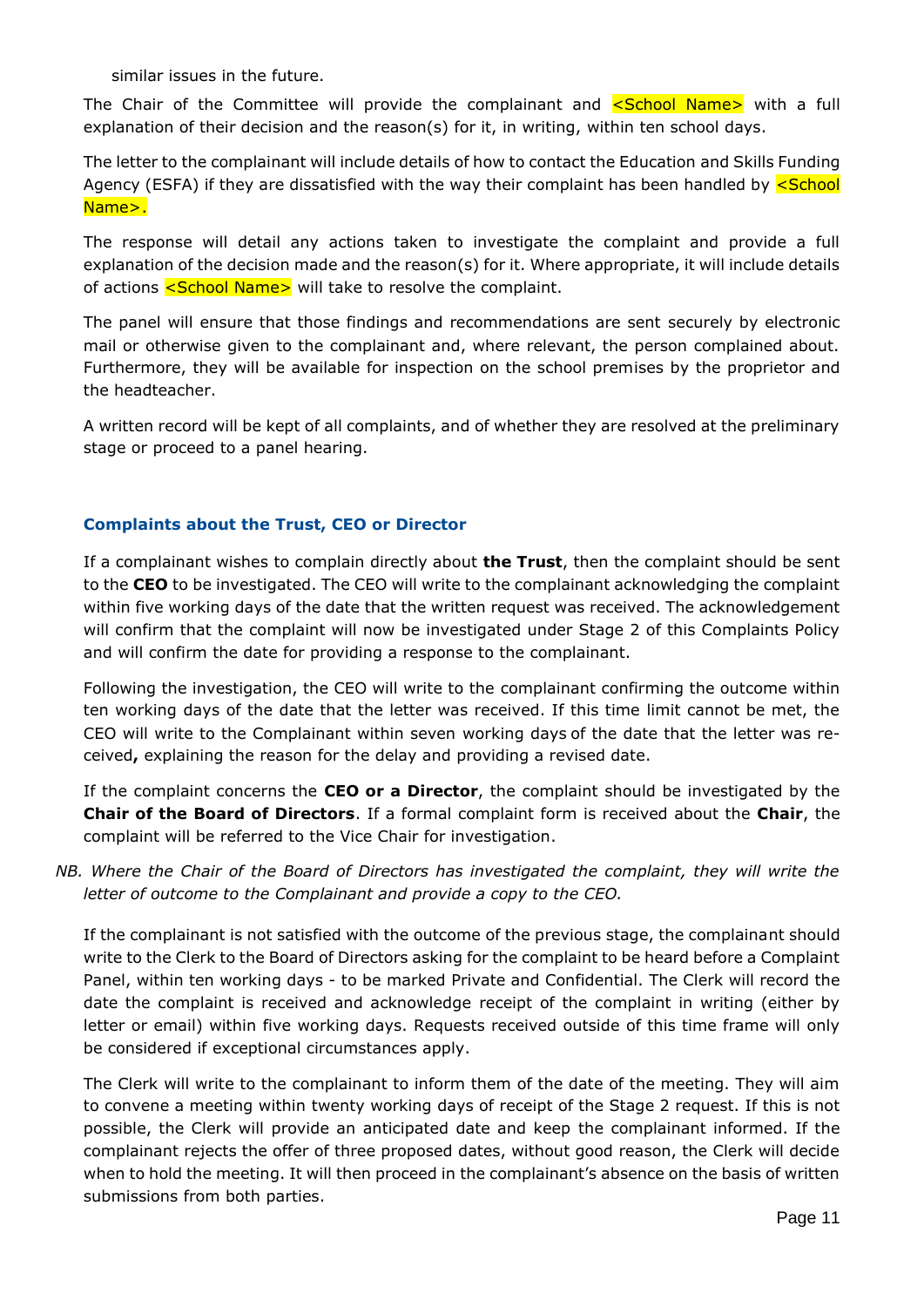If the complaint is:

- jointly about the Chair and Vice Chair or
- the entire Board of Directors or
- the majority of the Board of Director

Stage 3 will be heard by a completely independent Complaints Panel. The Complaints Panel will consist of three members. None of the three members of the Complaints Panel will have been involved in the incidents or events which led to the complaint, or have been involved in dealing with the complaint in the previous stages, or have any detailed prior knowledge of the complaint.

One of the Complaints Panel members will be independent of the management and running of the Trust. This means that the independent Complaints Panel member will not be a Director or an employee of the Trust.

A complainant may bring someone along to the panel meeting to provide support. This can be a relative or friend. Generally, we do not encourage either party to bring legal representatives to the committee meeting. However, there may be occasions when legal representation is appropriate. For instance, if a trust employee is called as a witness in a complaint meeting, they may wish to be supported by union and/or legal representation.

*Note: Complaints about staff conduct will not generally be handled under this complaints procedure. Complainants will be advised that any staff conduct complaints will be considered under staff disciplinary procedures, if appropriate, but outcomes will not be shared with them.* 

Representatives from the media are not permitted to attend.

At least twelve working days before the meeting, the Clerk will:

- confirm and notify the complainant of the date, time and venue of the meeting, ensuring that, the dates are convenient to all parties and that the venue and proceedings are accessible
- request copies of any further written material to be submitted to the committee at least seven school days before the meeting.

Any written material will be securely circulated to all parties at least five school days before the date of the meeting. The committee will not normally accept, as evidence, recordings of conversations that were obtained covertly and without the informed consent of all parties being recorded.

The committee will also not review any new complaints at this stage or consider evidence unrelated to the initial complaint to be included. New complaints must be dealt with from Stage 1 of the procedure.

The meeting will be held in private. Electronic recordings of meetings or conversations are not normally permitted unless a complainant's own disability or special needs require it. Prior knowledge and consent of all parties attending must be sought before meetings or conversations take place. Consent will be recorded in any minutes taken.

The committee will consider the complaint and all the evidence presented. The committee can:

- uphold the complaint in whole or in part
- dismiss the complaint in whole or in part.

If the complaint is upheld in whole or in part, the committee will: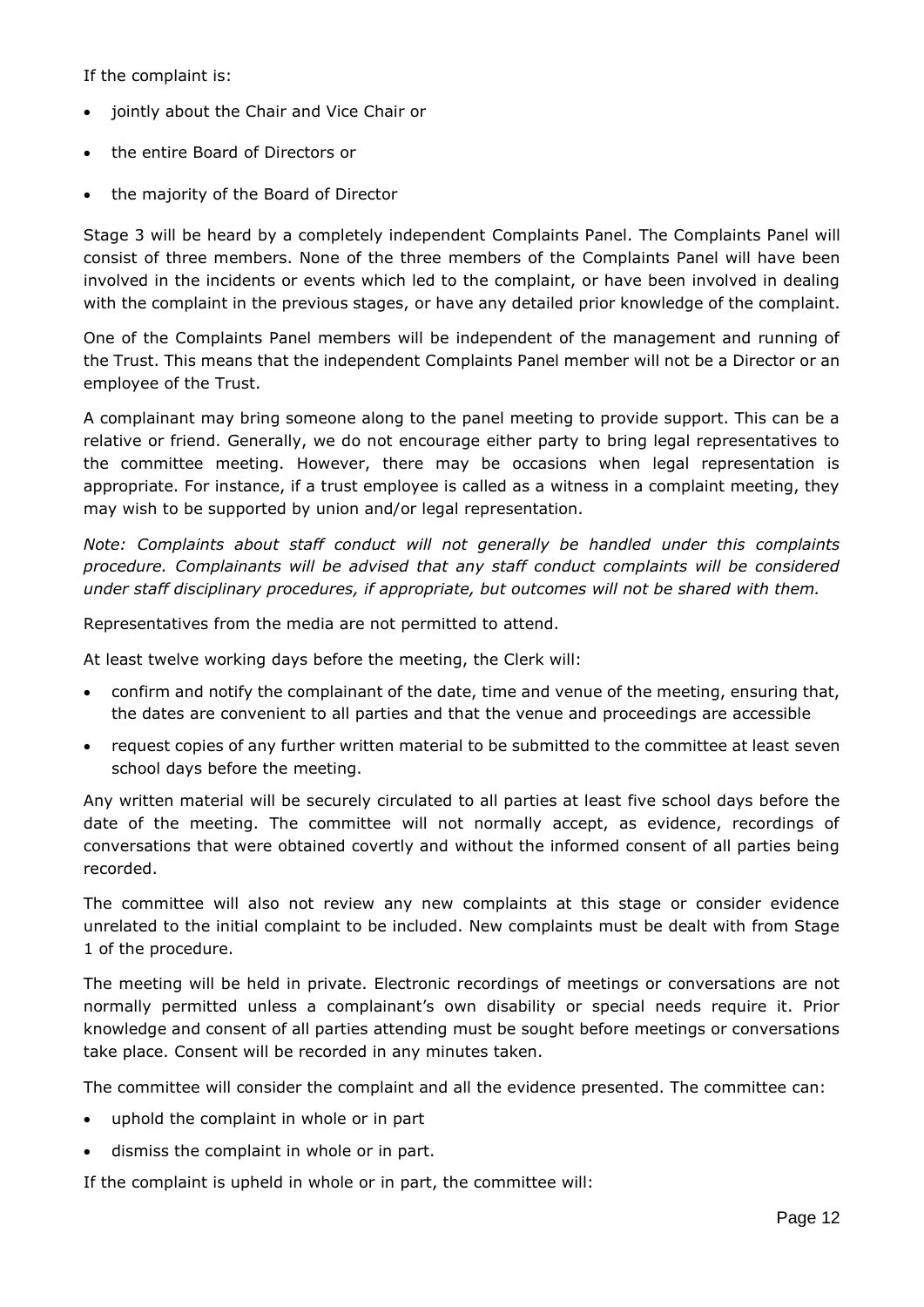- decide on the appropriate action to be taken to resolve the complaint
- where appropriate, recommend changes to the Trust's systems or procedures to prevent similar issues in the future.

The Chair of the Committee will provide the complainant and LDST with a full explanation of their decision and the reason(s) for it, in writing, within ten working days. The response will detail any actions taken to investigate the complaint and provide a full explanation of the decision made and the reason(s) for it. Where appropriate, it will include details of actions LDST will take to resolve the complaint. The panel will ensure that those findings and recommendations are sent securely by electronic mail or otherwise given to the complainant and, where relevant, the person complained about. The letter to the complainant will include details of how to contact the Education and Skills Funding Agency (ESFA) if they are dissatisfied with the way their complaint has been handled by LDST.

A written record will be kept of all complaints, and of whether they are resolved at the preliminary stage or proceed to a panel hearing.

#### **Stage 3 Agenda for the Hearing**

The Chair of the panel will have been nominated in advance of the meeting.

Both parties are invited to join the meeting, unless a decision has been made to invite parties to present their information to them separately.

1. Introductions

2. The complainant is invited to present their case and any supporting documents to the panel. If appropriate, the complainant's witnesses will be heard at this point.

3. The panel will be entitled to question the complainant and any witnesses.

4. The Investigator will present the report on the investigation to the Committee, together with any supporting documents, including details of any actions taken to resolve the complaint. If appropriate, witnesses will be heard at this point.

5. The panel will be entitled to question the Investigator and any witnesses.

6. The complainant is then invited to sum up their complaint.

7. The Chair is then invited to sum up the Trust's/school's response to the complaint.

8. The Chair explains the arrangements for notifying both parties of the outcome of the meeting.

9. Both parties then leave the meeting to allow the panel to reach a decision.

Note:

- Other Committee members may ask questions at any point.
- Any reasonable request for an adjournment should be allowed at the discretion of the Chair.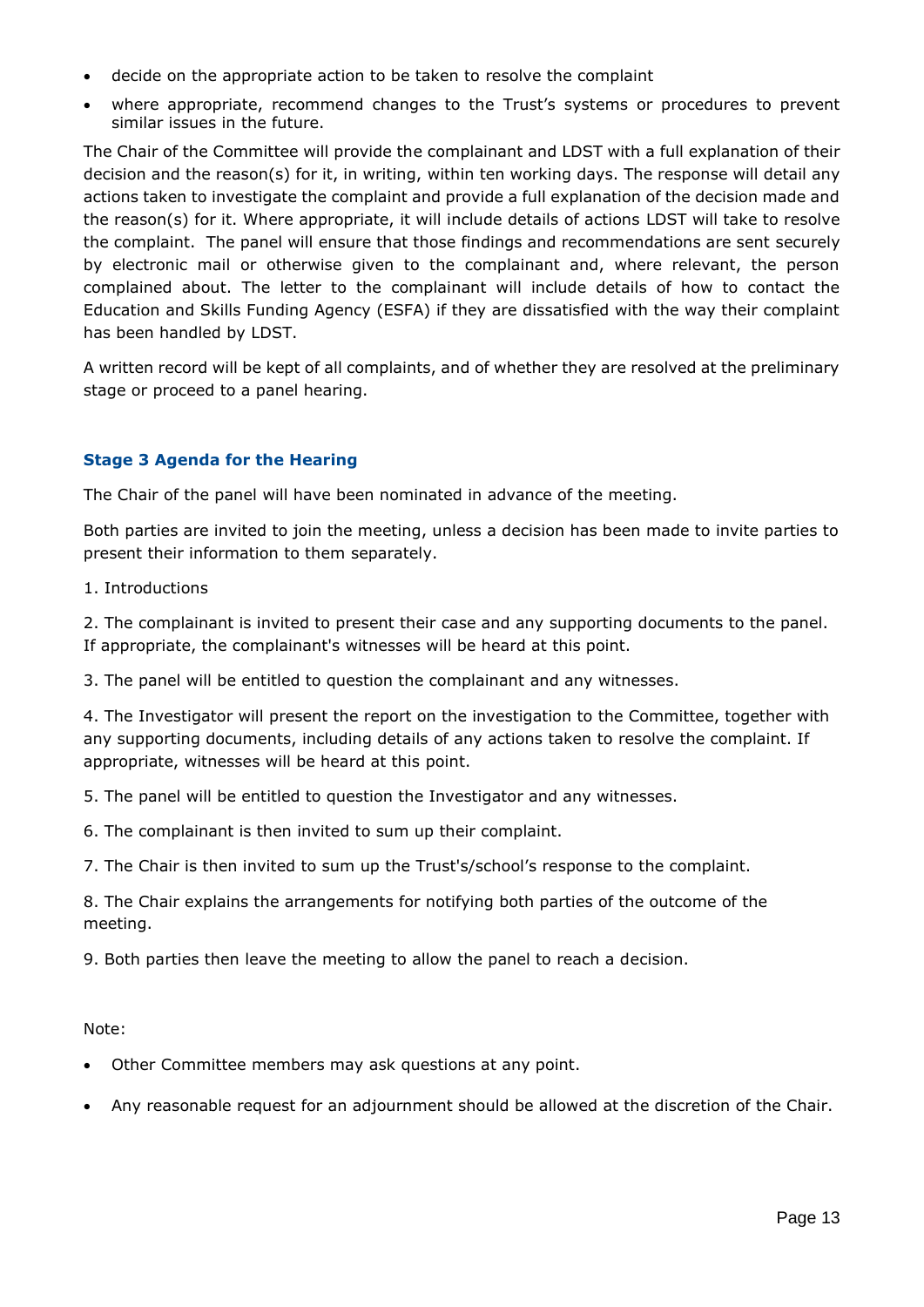#### **Next Steps**

If the complainant believes the school / trust did not handle their complaint in accordance with the published complaints procedure or they acted unlawfully or unreasonably in the exercise of their duties under education law, they can contact the ESFA after they have completed Stage 3.

The ESFA will not normally reinvestigate the substance of complaints or overturn any decisions made by LDST. They will consider whether LDST has adhered to education legislation and any statutory policies connected with the complaint and whether they have followed Part 7 of the [Education \(Independent School Standards\) Regulations 2014.](http://www.legislation.gov.uk/uksi/2010/1997/schedule/1/made) The complainant can refer their complaint to the ESFA online at: [www.education.gov.uk/contactus,](http://www.education.gov.uk/contactus) by telephone on: 0370 000 2288 or by writing to:

School Complaints and Customer Insight Unit Education and Skills Funding Agency Cheylesmore House 5 Quinton Road Coventry CV1 2WT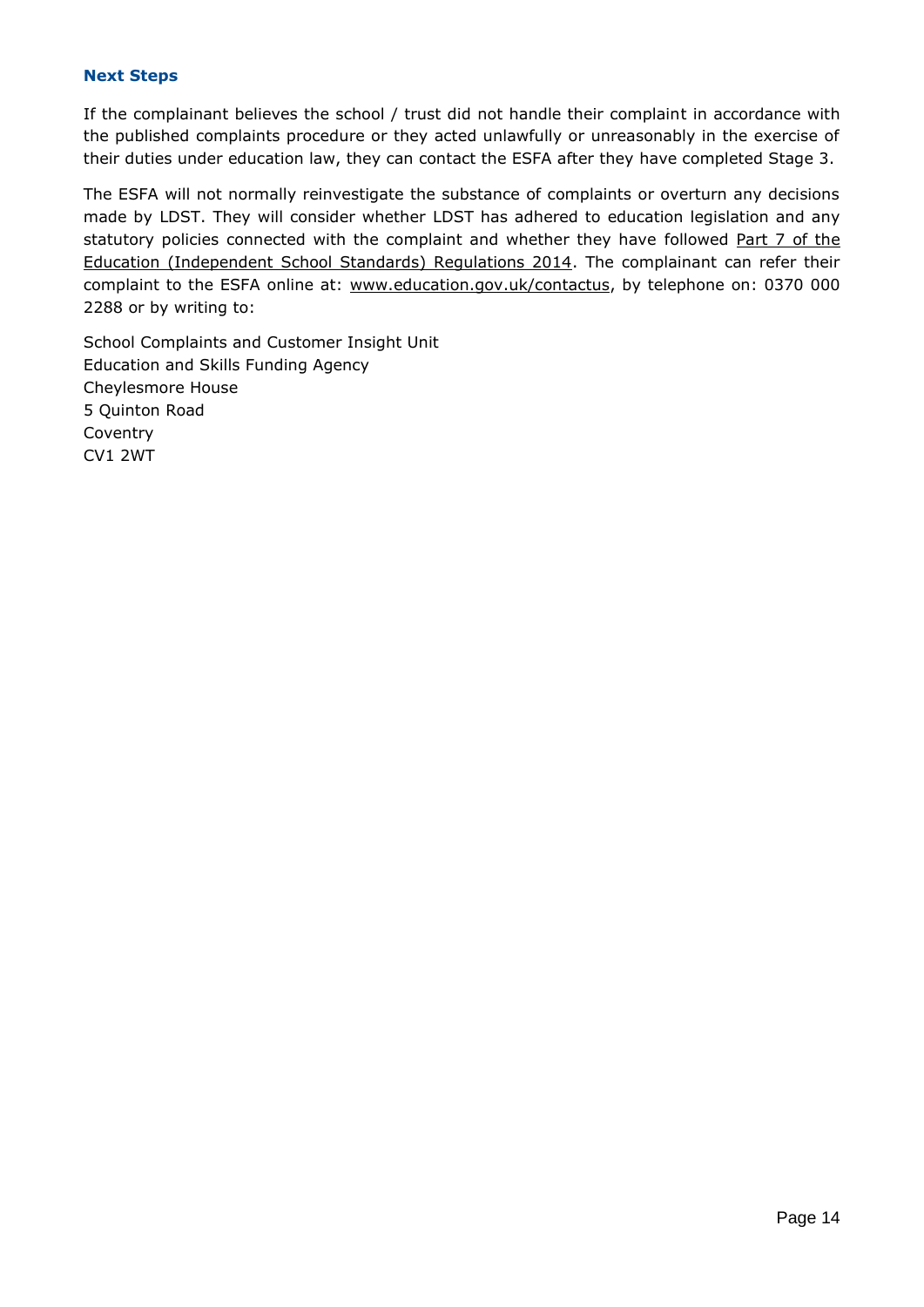### Appendix 1: Complaint Form – PRIVATE AND **CONFIDENTIAL**

Please complete and return to Headteacher, via the school office who will acknowledge receipt and explain what action will be taken.

**Your name:**

| Pupil's name (if relevant):                                                                                 |
|-------------------------------------------------------------------------------------------------------------|
| Your relationship to the pupil (if relevant):                                                               |
| <b>Address:</b>                                                                                             |
| <b>Postcode:</b><br>Day time telephone number:<br><b>Evening telephone number:</b><br><b>Email address:</b> |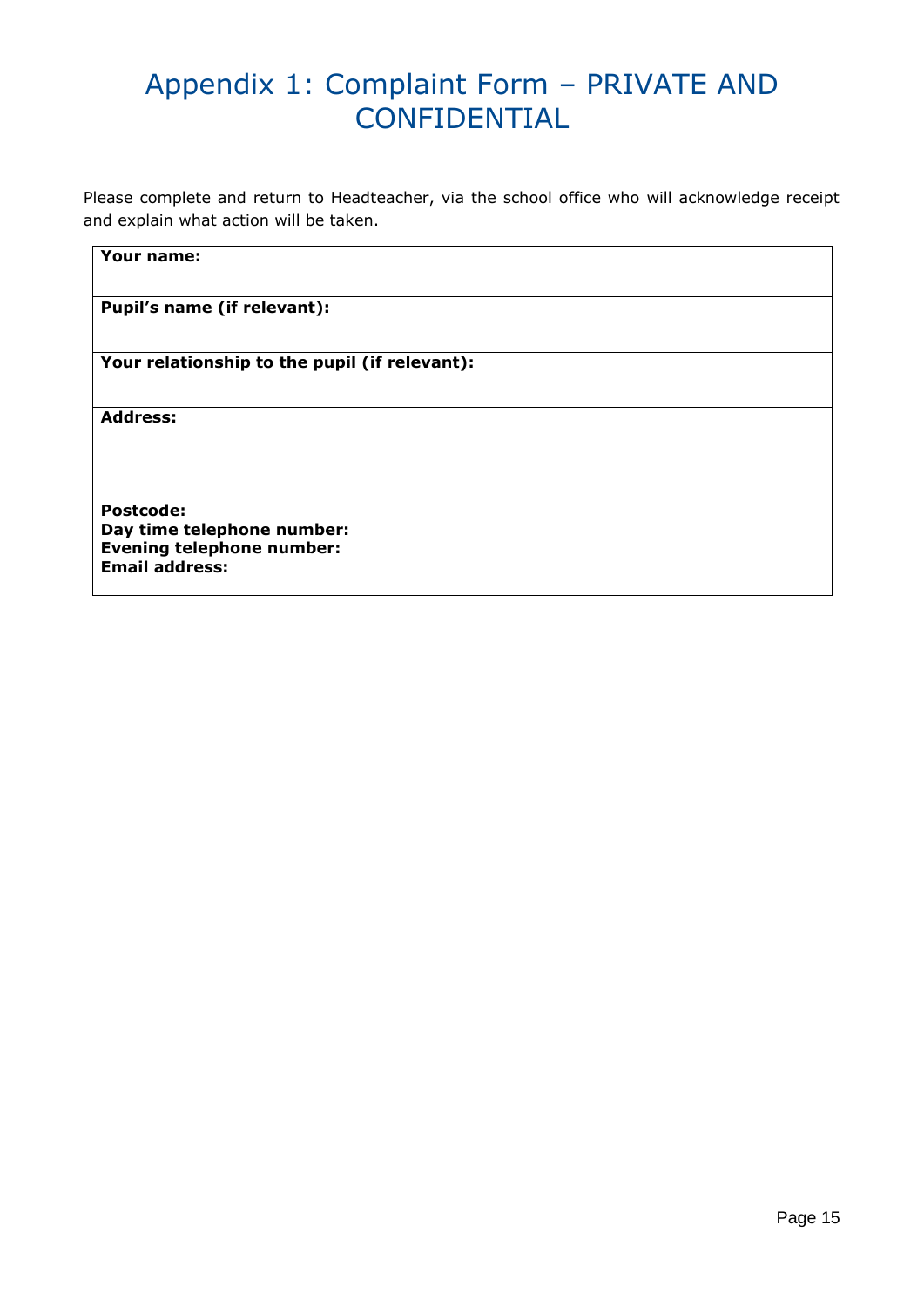**Please give details of your complaint, including whether you have spoken to anybody at the school about it.**

**What actions do you feel might resolve the problem at this stage?**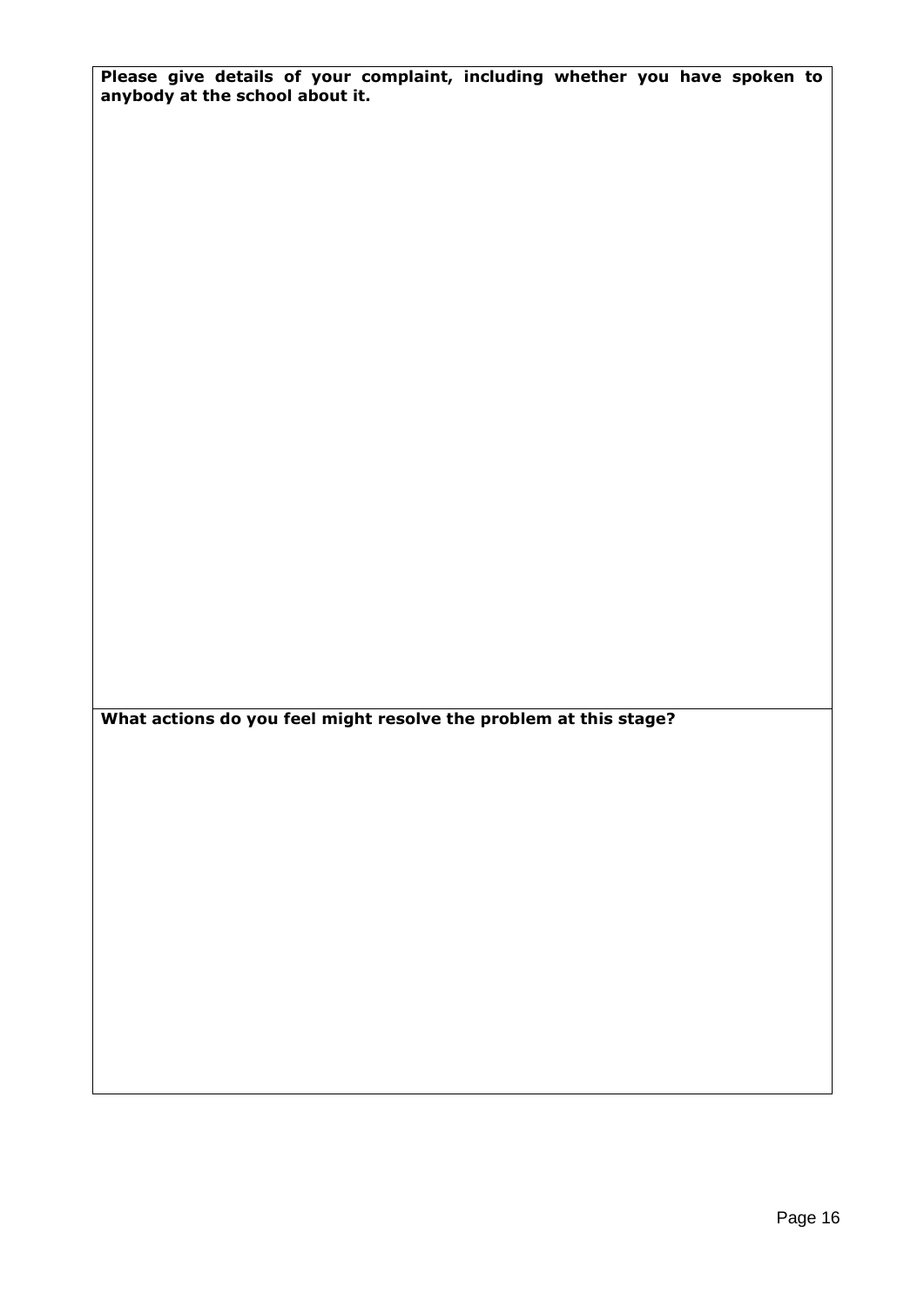| <b>Name of School</b>         |                                                              |
|-------------------------------|--------------------------------------------------------------|
| <b>Name of Complainant</b>    |                                                              |
| <b>Date</b>                   |                                                              |
| <b>Time</b>                   |                                                              |
| <b>Location</b>               |                                                              |
|                               | Are you attaching any paperwork? If so, please give details. |
|                               |                                                              |
|                               |                                                              |
|                               |                                                              |
|                               |                                                              |
|                               |                                                              |
|                               |                                                              |
|                               |                                                              |
|                               |                                                              |
|                               |                                                              |
|                               |                                                              |
|                               |                                                              |
|                               |                                                              |
|                               |                                                              |
|                               |                                                              |
|                               |                                                              |
| Signature:                    |                                                              |
|                               |                                                              |
| Date:                         |                                                              |
|                               |                                                              |
| <b>Official use</b>           |                                                              |
|                               |                                                              |
| Date acknowledgement sent:    |                                                              |
|                               |                                                              |
| By who:                       |                                                              |
| <b>Complaint referred to:</b> |                                                              |
|                               |                                                              |
| <b>Action taken:</b>          |                                                              |
|                               |                                                              |
|                               |                                                              |
|                               |                                                              |
|                               |                                                              |
|                               |                                                              |
|                               |                                                              |
|                               |                                                              |
| Date:                         |                                                              |
|                               |                                                              |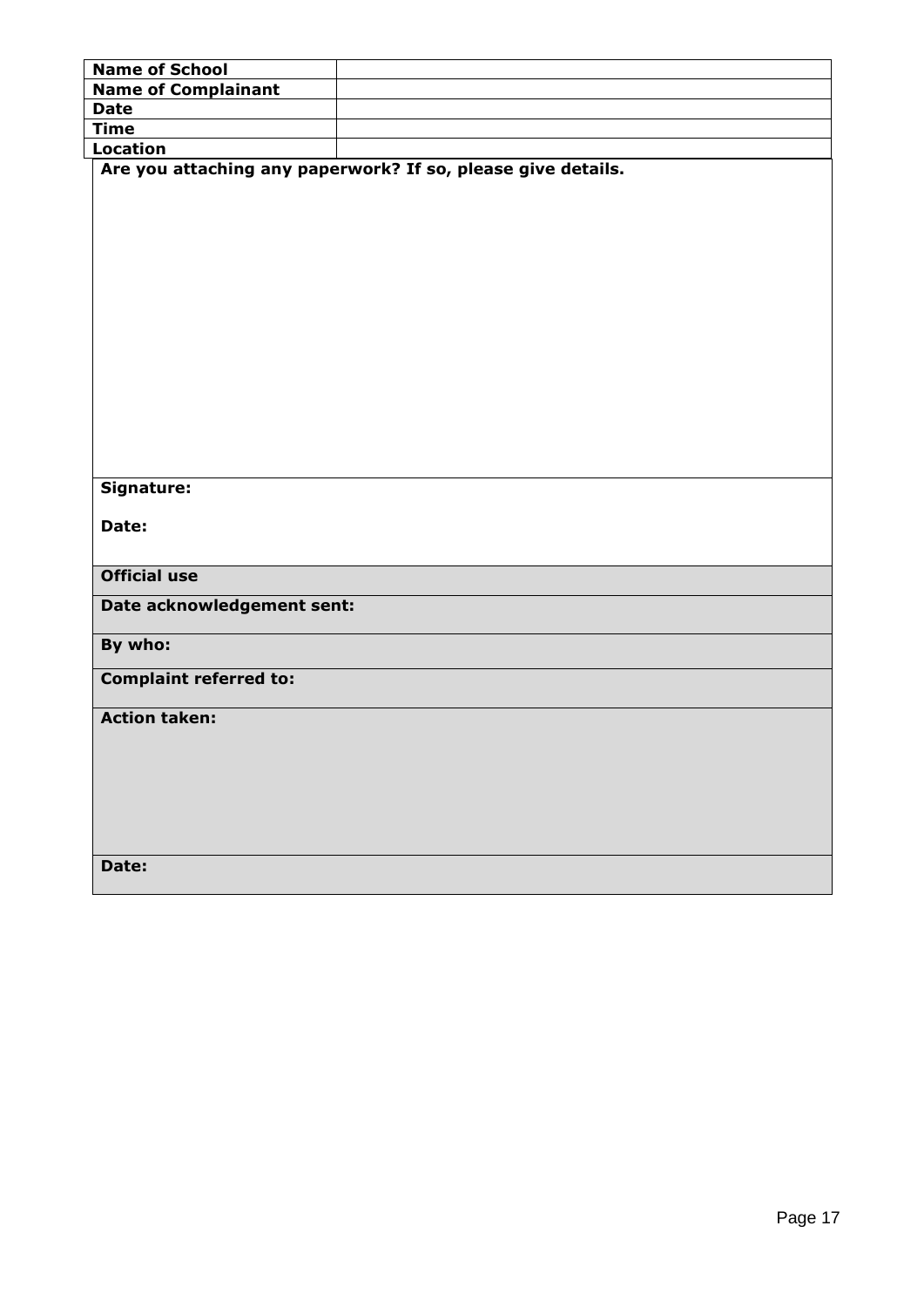## Appendix 2 – Stage 3 Agenda

| <b>Name of Participant</b> | <b>Position</b> | <b>Purpose</b>                |  |
|----------------------------|-----------------|-------------------------------|--|
|                            |                 | Panel member 1 (Chair)        |  |
|                            |                 | Panel member 2                |  |
|                            |                 | Panel member 3                |  |
|                            |                 | Complainant                   |  |
|                            |                 | <b>Complainants Companion</b> |  |
|                            |                 | School Representative         |  |

| Item Number | Item                                                 | Responsible  |
|-------------|------------------------------------------------------|--------------|
|             | Introduction and meeting procedure                   | Chair        |
|             | Summary of complaint                                 | Complainant  |
| 3           | Questions to the Complainant                         | Panel        |
| 4           | Representations from the Investigator                | Investigator |
| 5           | Questions to the Investigator                        | Panel        |
| 6           | Summing up from the Complainant                      | Complainant  |
|             | Summing up from the Panel                            | Chair        |
| 8           | Withdrawal of Complainant, Investigator and Com-     | Chair        |
|             | plainants Companion                                  |              |
| q           | Consideration of case by Panel                       | Panel        |
| 10          | Return of Complainant, Investigator and Complainants | Chair        |
|             | Companion                                            |              |
| 11          | Decision of the Panel                                | Chair        |

| Item Number | Supporting Documentation Provided with Agenda |
|-------------|-----------------------------------------------|
|             |                                               |
|             |                                               |
|             |                                               |
|             |                                               |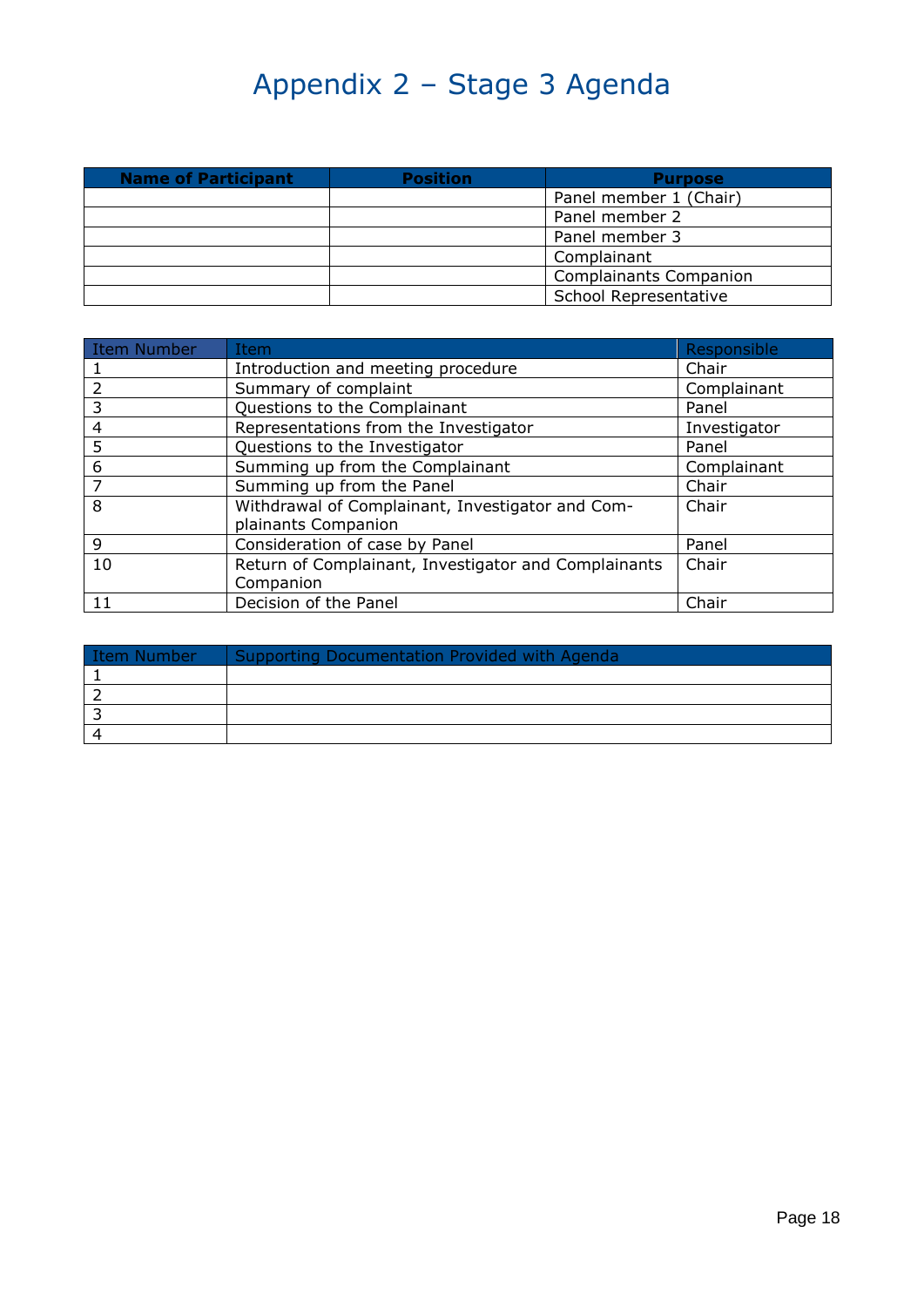### Appendix 3: Roles and Responsibilities

#### **Complainant**

The complainant will receive a more effective response to the complaint if they:

- explain the complaint in full as early as possible
- co-operate with the school in seeking a solution to the complaint
- respond promptly to requests for information or meetings or in agreeing the details of the complaint
- ask for assistance as needed
- treat all those involved in the complaint with respect
- refrain from publicising the details of their complaint on social media and respect confidentiality.

#### **Investigator**

The investigator's role is to establish the facts relevant to the complaint by:

- providing a comprehensive, open, transparent and fair consideration of the complaint through:
- sensitive and thorough interviewing of the complainant to establish what has happened and who has been involved
- interviewing staff and children/young people and other people relevant to the complaint
- consideration of records and other relevant information
- analysing information
- liaising with the complainant and the complaints co-ordinator as appropriate to clarify what the complainant feels would put things right.

The investigator should:

- conduct interviews with an open mind and be prepared to persist in the questioning
- keep notes of interviews or arrange for an independent note taker to record minutes of the meeting
- ensure that any papers produced during the investigation are kept securely pending any appeal
- be mindful of the timescales to respond
- prepare a comprehensive report for the headteacher or complaints committee that sets out the facts, identifies solutions and recommends courses of action to resolve problems.
- The headteacher or complaints committee will then determine whether to uphold or dismiss the complaint and communicate that decision to the complainant, providing the appropriate escalation details.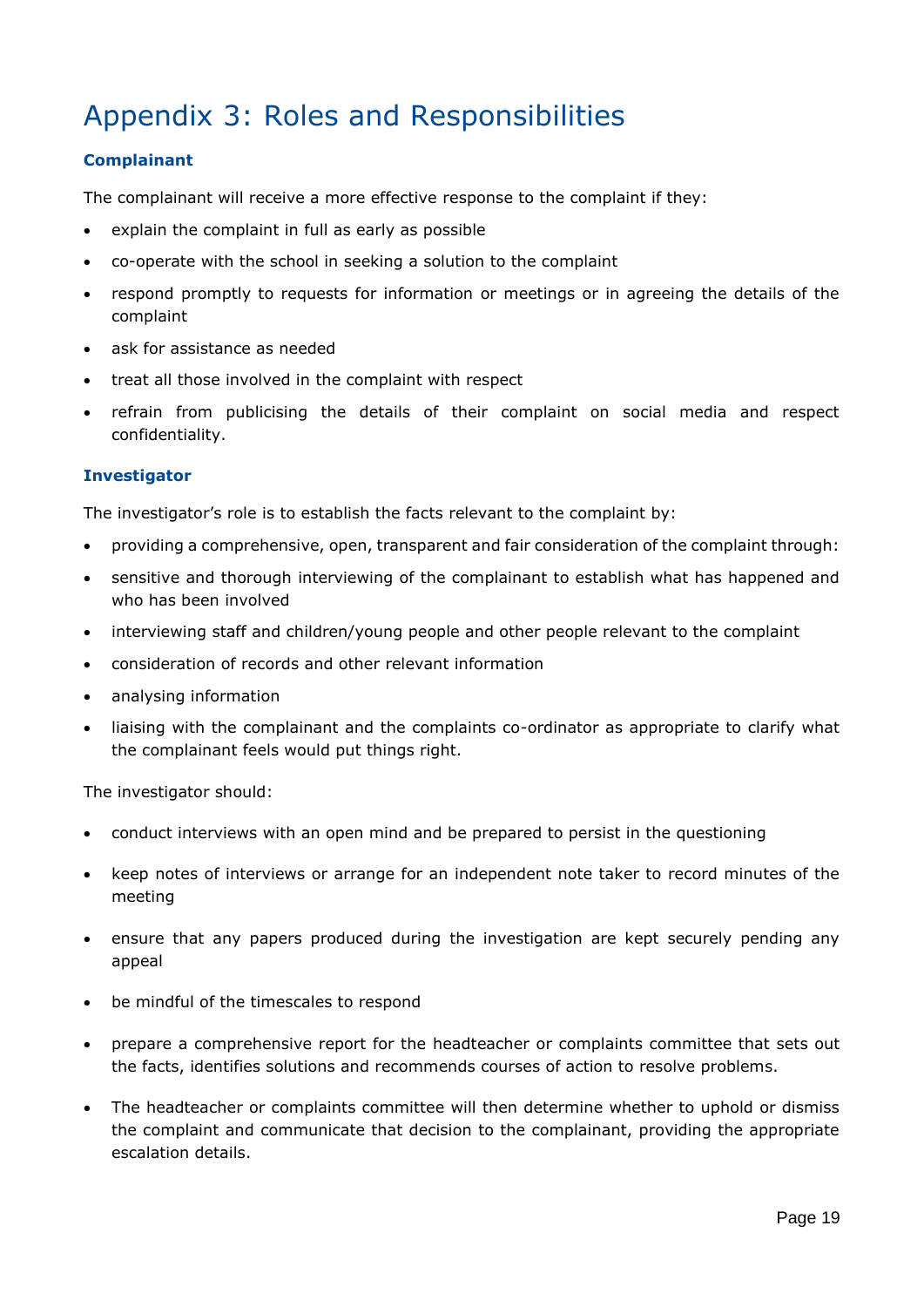#### **Clerk to the Local Governing Body / Board of Directors**

The Clerk is the contact point for the complainant and the committee and should act as the Complaints Co-ordinator:

- ensure that all people involved in the complaint procedure are aware of their legal rights and duties, including any under legislation relating to school complaints, education law, the Equality Act 2010, the Freedom of Information Act 2000, the Data Protection Act (DPA) 2018 and the General Data Protection Regulation (GDPR)
- set the date, time and venue of the meeting, ensuring that the dates are convenient to all parties (if they are invited to attend) and that the venue and proceedings are accessible
- collate any written material relevant to the complaint (for example: stage 1 paperwork, school and complainant submissions) and send it to the parties in advance of the meeting within an agreed timescale
- record the proceedings
- circulate the minutes of the meeting
- notify all parties of the committee's decision.

#### **Committee Chair**

The committee's chair, who is nominated in advance of the stage 3 complaint meeting, should ensure that:

- both parties are asked (via the Clerk) to provide any additional information relating to the complaint by a specified date in advance of the meeting
- the meeting is conducted in an informal manner, is not adversarial, and that, if all parties are invited to attend, everyone is treated with respect and courtesy
- complainants who may not be used to speaking at such a meeting are put at ease. This is particularly important if the complainant is a child/young person
- the remit of the committee is explained to the complainant
- written material is seen by everyone in attendance, provided it does not breach confidentiality or any individual's rights to privacy under the DPA 2018 or GDPR.

If a new issue arises it would be useful to give everyone the opportunity to consider and comment upon it; this may require a short adjournment of the meeting

- both the complainant and the school are given the opportunity to make their case and seek clarity, either through written submissions ahead of the meeting or verbally in the meeting itself
- the issues are addressed
- key findings of fact are made
- the committee is open-minded and acts independently
- no member of the committee has an external interest in the outcome of the proceedings or any involvement in an earlier stage of the procedure
- the meeting is minuted
- they liaise with the Clerk (and complaints co-ordinator, if the school has one.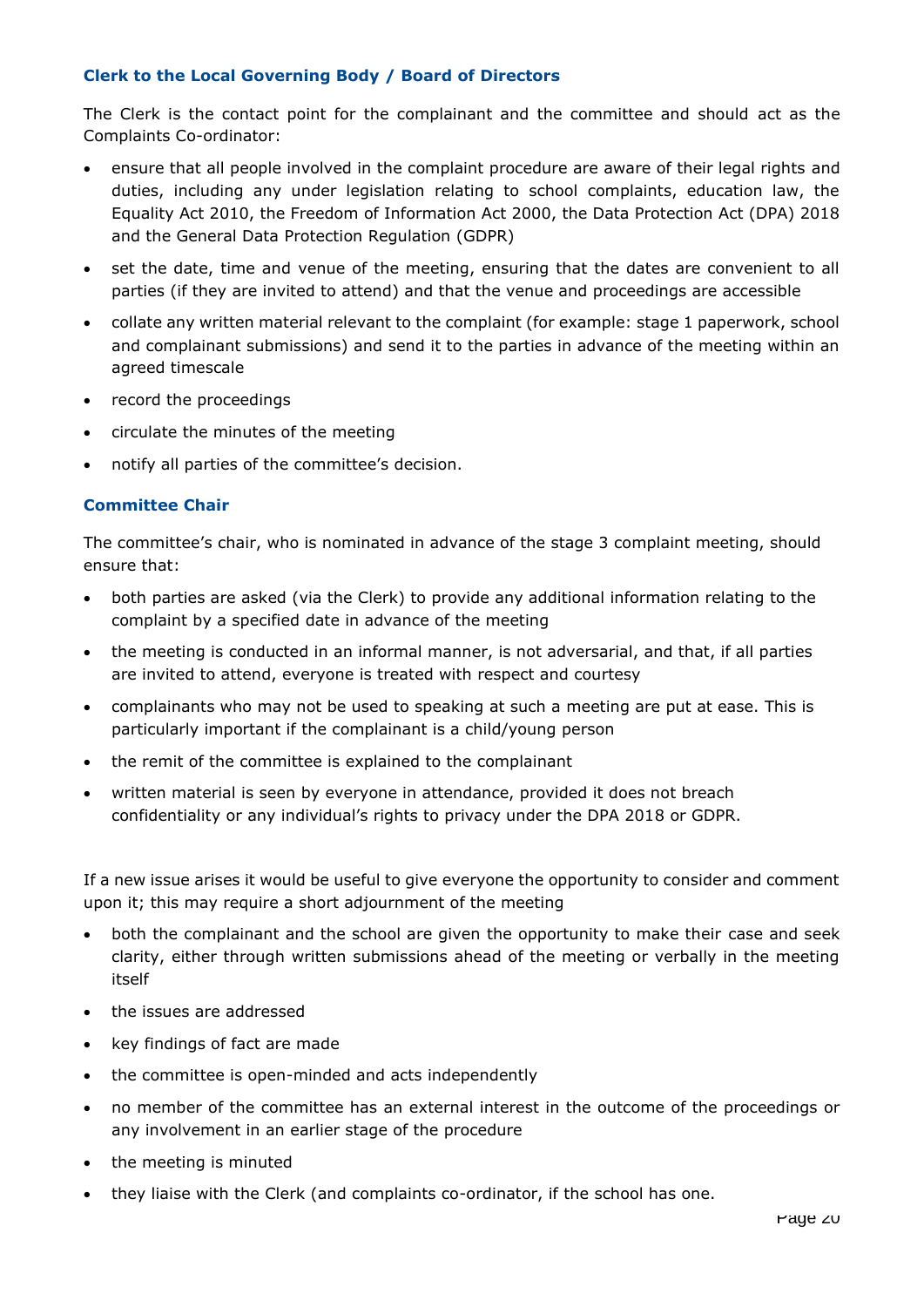#### **Committee Member**

Committee members should be aware that:

- the meeting must be independent and impartial, and should be seen to be so. No governor / Director may sit on the committee if they have had a prior involvement in the complaint or in the circumstances surrounding it.
- the aim of the meeting should be to resolve the complaint and achieve reconciliation between the school and the complainant

We recognise that the complainant might not be satisfied with the outcome if the meeting does not find in their favour. It may only be possible to establish the facts and make recommendations.

• many complainants will feel nervous and inhibited in a formal setting

Parents/carers often feel emotional when discussing an issue that affects their child.

• extra care needs to be taken when the complainant is a child/young person and present during all or part of the meeting

Careful consideration of the atmosphere and proceedings should ensure that the child/young person does not feel intimidated.

The committee should respect the views of the child/young person and give them equal consideration to those of adults.

If the child/young person is the complainant, the committee should ask in advance if any support is needed to help them present their complaint. Where the child/young person's parent is the complainant, the committee should give the parent the opportunity to say which parts of the meeting, if any, the child/young person needs to attend.

However, the parent should be advised that agreement might not always be possible if the parent wishes the child/young person to attend a part of the meeting that the committee considers is not in the child/young person's best interests.

• the welfare of the child/young person is paramount.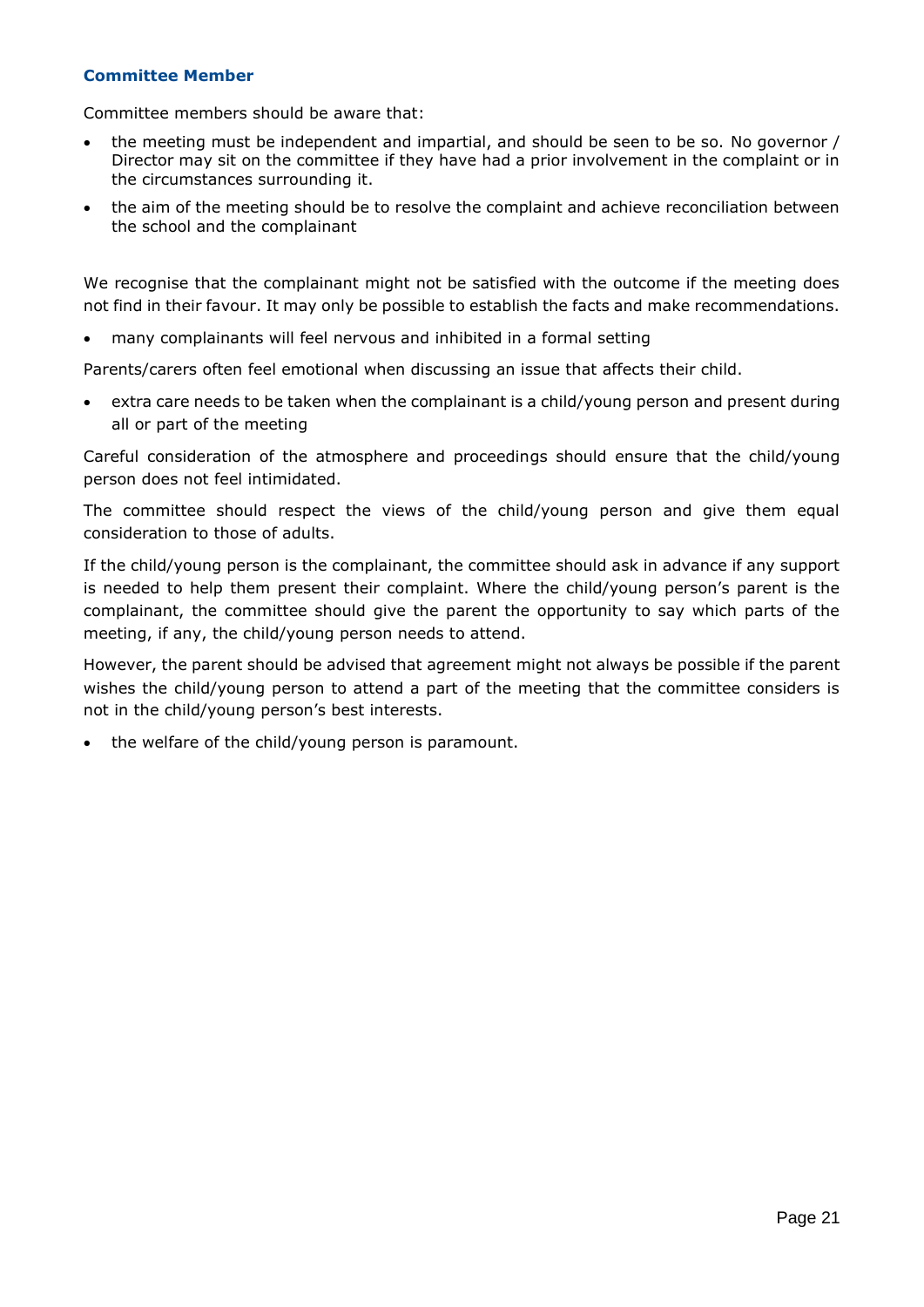### Appendix 4: Managing serial and unreasonable complaints

LDST is committed to dealing with all complaints fairly and impartially, and to providing a high quality service to those who complain. We will not normally limit the contact complainants have with our school. However, we do not expect our staff to tolerate unacceptable behaviour and will take action to protect staff from that behaviour, including that which is abusive, offensive or threatening.

LDST defines unreasonable behaviour as that which hinders our consideration of complaints because of the frequency or nature of the complainant's contact with the school, such as, if the complainant:

- refuses to articulate their complaint or specify the grounds of a complaint or the outcomes sought by raising the complaint, despite offers of assistance
- refuses to co-operate with the complaints investigation process
- refuses to accept that certain issues are not within the scope of the complaints procedure
- insists on the complaint being dealt with in ways which are incompatible with the complaints procedure or with good practice
- introduces trivial or irrelevant information which they expect to be taken into account and commented on
- raises large numbers of detailed but unimportant questions, and insists they are fully answered, often immediately and to their own timescales
- makes unjustified complaints about staff who are trying to deal with the issues, and seeks to have them replaced
- changes the basis of the complaint as the investigation proceeds
- repeatedly makes the same complaint (despite previous investigations or responses concluding that the complaint is groundless or has been addressed)
- refuses to accept the findings of the investigation into that complaint where the school's complaint procedure has been fully and properly implemented and completed including referral to the Department for Education
- seeks an unrealistic outcome
- makes excessive demands on school time by frequent, lengthy and complicated contact with staff regarding the complaint in person, in writing, by email and by telephone while the complaint is being dealt with
- uses threats to intimidate
- uses abusive, offensive or discriminatory language or violence
- knowingly provides falsified information
- publishes unacceptable information on social media or other public forums.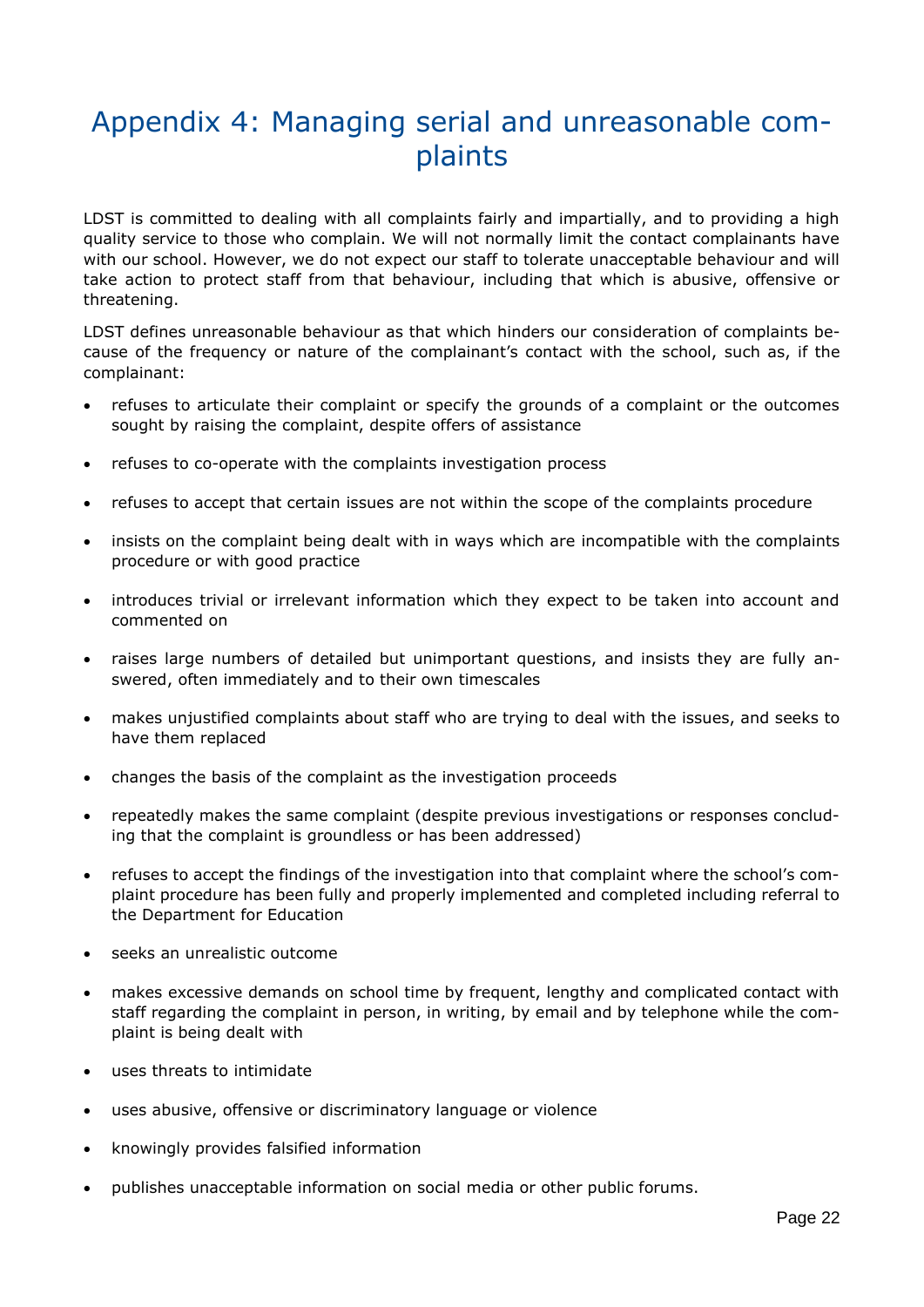Complainants should try to limit their communication with the school that relates to their complaint, while the complaint is being progressed. It is not helpful if repeated correspondence is sent (either by letter, phone, email or text), as it could delay the outcome being reached.

Whenever possible, the headteacher or CEO will discuss any concerns with the complainant informally before applying an '*unreasonable'* marking.

If the behaviour continues, the headteacher will write to the complainant explaining that their behaviour is unreasonable and ask them to change it. The Trust will resist abuse of the complaints procedure and may reserve the right not to investigate complaints considered to be vexatious or malicious or where the headteacher or CEO is satisfied with the action that the school has already taken or proposes to take to resolve the complaint.

For complainants who excessively contact LDST causing a significant level of disruption, we may specify methods of communication and limit the number of contacts in a communication plan. This will be reviewed after six months.

In response to any serious incident of aggression or violence, we will immediately inform the police and communicate our actions in writing. This may include barring an individual from an LDST school.